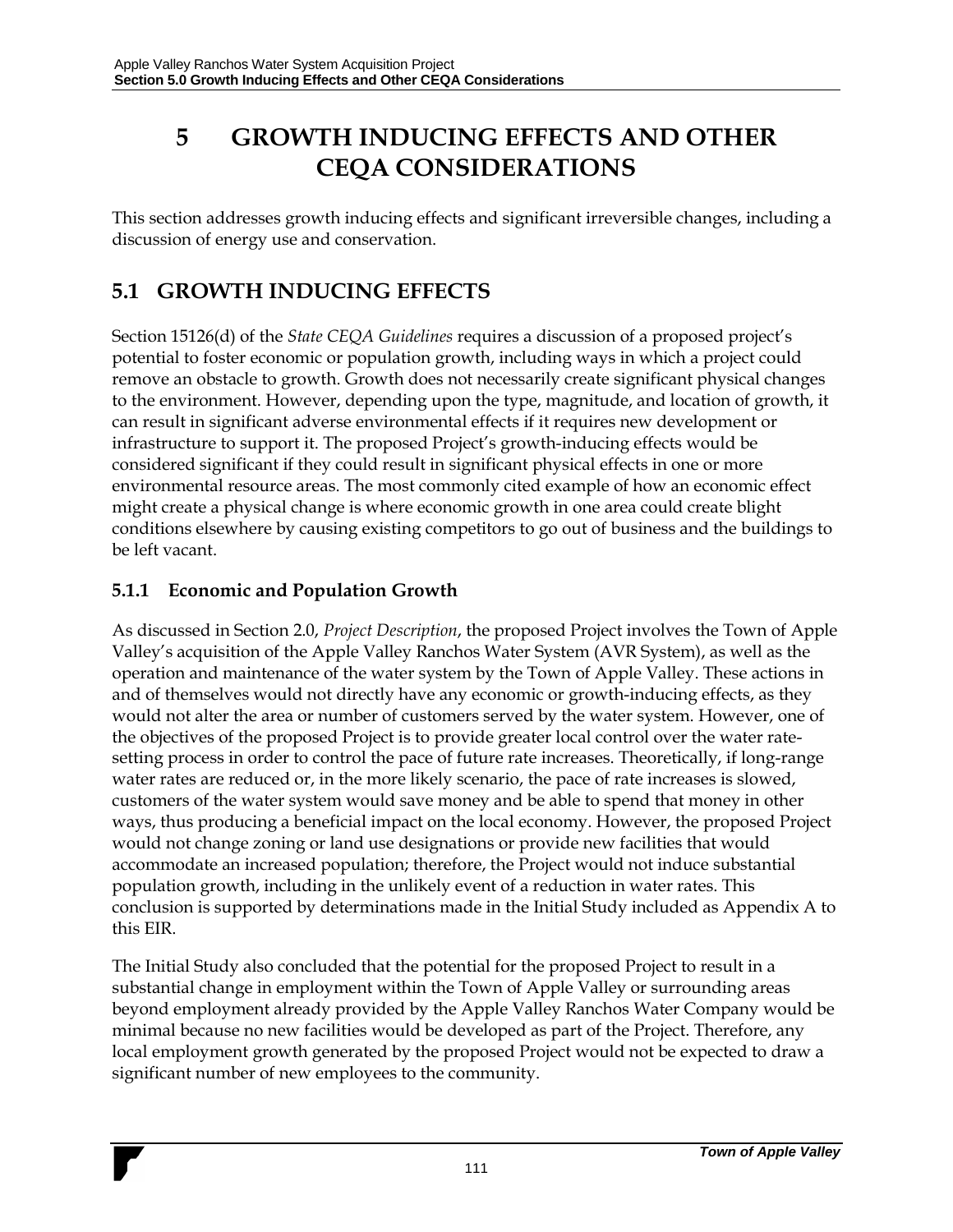## **5.1.2 Removal of Obstacles to Growth**

As discussed above, the proposed Project involves the Town of Apple Valley's acquisition of the Apple Valley Ranchos Company water system, and subsequent operation and maintenance of the water system by the Town. As discussed in Section 4.7, *Utilities and Service Systems*, no expansion of the water system facilities is proposed and thus the Project would not induce growth that would not otherwise occur in areas not previously served by municipal water supplies. While one of the Project objectives is to provide greater local control over the rate setting process and rate increases, that does not necessarily translate into higher usage and demand because there are other regulatory controls in place that encourage users to conserve water, as discussed in Sections 4.3, *Hydrology and Water Quality*, and 4.7, *Utilities and Service Systems*. Environmental impacts resulting from the proposed Project have been determined to be less than significant and the proposed Project would not induce growth or remove any obstacles to growth because it would not require new or expanded facilities such as water or wastewater treatment plants, or require procurement of additional water supplies beyond what is currently occurring under the existing ownership. The proposed Project would therefore not have any significant effect from removing obstacles to growth.

## **5.2 IRREVERSIBLE ENVIRONMENTAL EFFECTS**

The *State CEQA Guidelines* require that EIRs reveal the significant environmental changes that would occur as a result of a proposed project. CEQA also requires decision-makers to balance the benefits of a project against its unavoidable environmental risks in determining whether to approve a project. This section addresses non-renewable resources, the commitment of future generations to the proposed uses, and irreversible impacts associated with the Project.

The proposed Project would not require construction of new or expanded water treatment or distribution facilities. As part of the proposed Project, employees engaged in operation and maintenance of the water system would be based at the existing O&M facility located at 21760 Ottawa Road. The same sized staff would be utilized, including approximately 20 office workers and 19 technical and field staff. Expansion of facilities or staff to accommodate operations and maintenance activities is not anticipated; therefore, the use of more than minor amounts of building materials and energy, some of which are non-renewable resources, would not occur. Increasingly efficient building fixtures and automobile engines are expected to offset any incremental increase in demand for non-renewable energy resources, such as petroleum and natural gas, which could result due to the presence of additional employees at the operations and maintenance facility, in the unlikely event that is required. As further discussed below, it is not anticipated that the proposed Project would significantly affect local or regional energy supplies.

As described in Section 4.6, *Transportation and Traffic,* the water system would be operated out of the existing O&M facility at 21760 Ottawa Road, and there would be little to no change in the length, distribution, or number of vehicle trips required to operate and maintain the system. The Project would therefore not incrementally increase local traffic, noise levels and regional air pollutant emissions. As discussed in Section 4.1, *Air Quality*, the proposed Project would not result in an increase in air emissions from operation or maintenance activities. As discussed in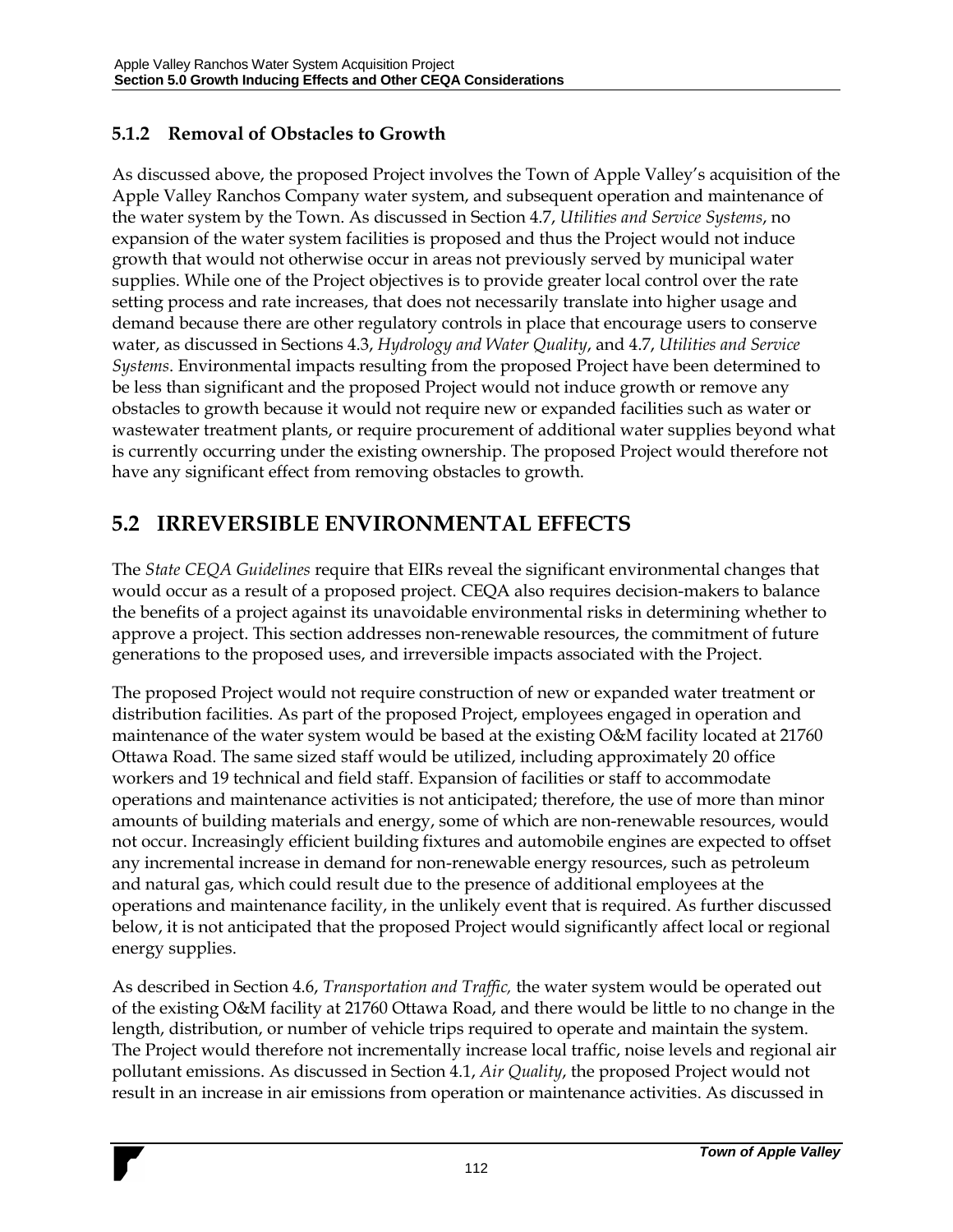Section 4.5, *Noise*, no increased noise levels from traffic noise associated with the proposed Project would occur or expose sensitive receptors to noise levels exceeding applicable standards. No impacts related to additional vehicle trips would occur.

## **5.3 ENERGY USE**

This section describes the supply and use of energy as a result of the proposed Project, as well as local actions to conserve energy and use it more efficiently.

The *State CEQA Guidelines* (Appendix F) require that EIRs analyze energy conservation consistent with Public Resources Code section 21100(b)(3). According to the *State CEQA Guidelines*, energy impacts that have already been analyzed need not be repeated in later EIRs and EIRs do not need to address "lifecycle emissions," such as those embedded in the production of building materials used in projects. Lifecycle emissions under CEQA would normally represent "emissions beyond those that could be considered indirect effects of a project as that term is defined in Section 15358 of the *State CEQA Guidelines*" (CNRA, 2009).

## **5.3.1 Regulatory Setting**

#### **a. Federal Plans, Policies, Regulations, and Laws**

*National Energy Act.* The National Energy Act of 1978 was a legislative response by the U.S. Congress to an energy crisis that occurred in 1973. It includes the statutes summarized below.

- Public Utility Regulatory Policies Act (PURPA) (Public Law 95-617). PURPA was passed to promote greater use of renewable energy. This law created a market for non-utility electric power producers to permit independent power producers to connect to their lines and to pay for the electricity that was delivered. Although PURPA is a federal law, implementation was left to the states and a variety of regulatory regimes developed.
- Energy Tax Act (Public Law 95-318). The Energy Tax Act was passed to promote fuel efficiency and renewable energy through taxes and tax credits.
- National Energy Conservation Policy Act (NECPA) (Public Law 95-619). NECPA requires utilities to provide residential consumers with energy conservation audits and other services to encourage slower growth of electricity demand. NECPA was amended in 1985 by the Energy Policy and Conservation Act Amendments of 1985.
- Power Plant and Industrial Fuel Use Act (Public Law 95-620).
- Natural Gas Policy Act (Public Law 95-621).

*Federal Energy Management Program.* The U.S. Department of Energy's Federal Energy Management Program works to reduce the cost and environmental impact of the federal government by advancing energy efficiency and water conservation, promoting the use of distributed and renewable energy, and improving utility management decisions at federal sites.

*Energy Policy Act.* The Energy Policy Act of 1992, recent executive orders, and presidential directives require federal agencies to meet a number of energy and water management goals, among other requirements. Federal agencies were directed to reduce their energy use by 35 percent by 2010 in comparison to 1985 levels. Federal agencies rely on effective coordination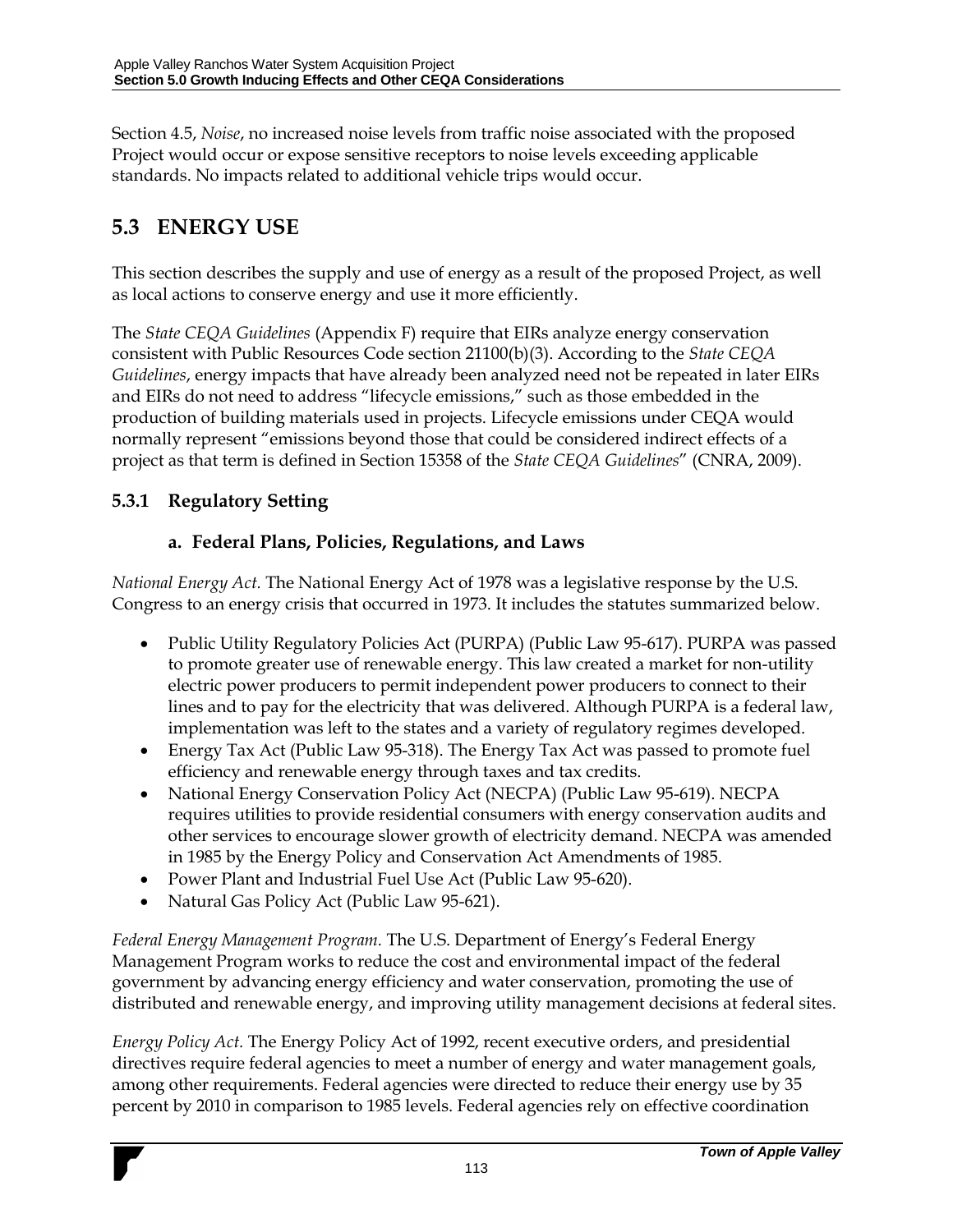and sound guidance to help meet this requirement. The Federal Energy Management Program reports agencies' progress annually, manages interagency working groups, and offers policy guidance and direction. The Energy Policy Act was amended in 2005 (Public Law 109-190) to increase the supply of energy primarily through subsidies.

*Federal Energy Regulatory Commission.* The Federal Energy Regulatory Commission (FERC) regulates and oversees energy industries in the economic, environmental, and safety interests of the American public. FERC is the federal agency with jurisdiction over interstate electricity sales, wholesale electric rates, hydroelectric licensing, natural gas pricing, and oil pipeline rates. FERC also reviews and authorizes liquefied natural gas terminals, interstate natural gas pipelines, and non-federal hydropower projects. Production of electricity is overseen by the states, although FERC has jurisdiction over certain matters (FERC, 2006).

## **b. State Plans, Policies, Regulations, and Laws**

*California Energy Commission (CEC).* Established in 1974 by the Warren-Alquist Act (Public Resources Code Section 25000 et seq.), the CEC is the state's primary energy policy and planning agency. The CEC has five major responsibilities: forecasting future energy needs and keeping historical energy data, licensing thermal power plants 50 megawatt (MW) or larger, promoting energy efficiency through appliance and building standards, developing energy technologies and supporting renewable energy, and planning for and directing the state response to an energy emergency. California offered generous tax subsidies in the early 1980s for renewable power development. The state also ordered utilities to not only buy electricity from independent power generators, but also directed utilities to set a price and offer standard contracts. California's subsidies and the standard offer contracts launched the commercial wind industry in the country.

*California's Renewable Portfolio Standards (RPS).* Established in 2002 under Senate Bill (SB) 1078, accelerated in 2006 under SB 107 and expanded in 2011 under SB 2, California's RPS is one of the most ambitious renewable energy standards in the country. The RPS program requires investor-owned utilities, electric service providers, and community choice aggregators to increase procurement from eligible renewable energy resources to 33 percent of total procurement by 2020.

*California Energy Code, Title 24.* The California Energy Code (Title 24, Part 6, of the California Code of Regulations, California's Energy Efficiency Standards for Residential and Nonresidential Buildings), provides energy conservation standards for all new and renovated commercial and residential buildings constructed in California. The Code applies to the building envelope, space-conditioning systems, and water-heating and lighting systems of buildings and appliances. The Code provides energy conservation standards for all new and renovated commercial and residential buildings constructed in California. The Code provides guidance on construction techniques to maximize energy conservation. Minimum efficiency standards are given for a variety of building elements, including appliances; water and space heating and cooling equipment; and insulation for doors, pipes, walls and ceilings. The Code emphasizes saving energy at peak periods and seasons, and improving the quality of installation of energy efficiency measures.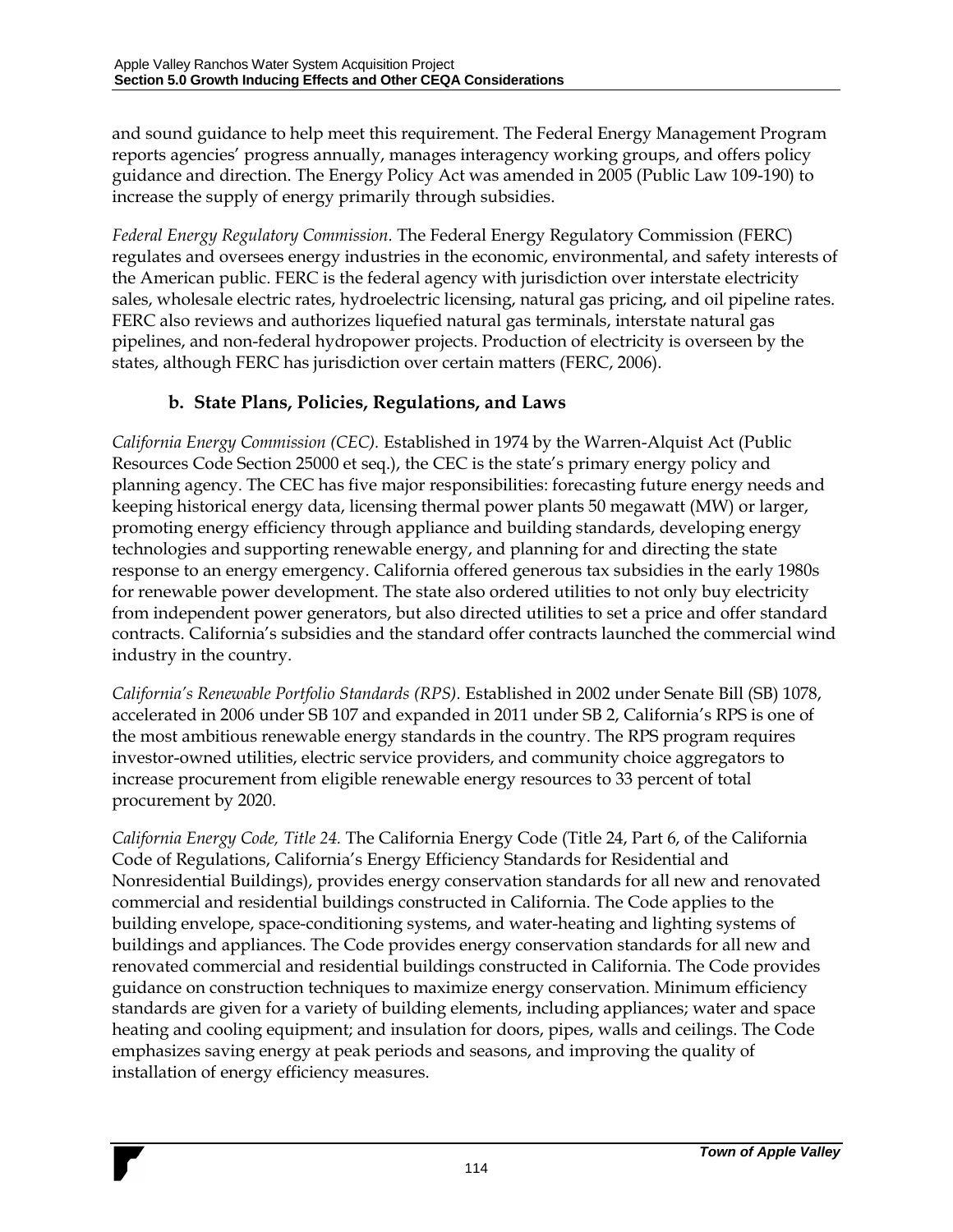*California Green Building Standards Code.* The California Building Standards Code is published in its entirety every three years by order of the California Legislature. The California Legislature delegated authority to various State agencies, boards, commissions and departments to create building regulations to implement the State's statutes. These building regulations or standards have the same force of law, and generally apply to all new building construction in California. A city, county, or city and county may establish more restrictive standards reasonably necessary because of local climatic, geological or topographical conditions. On July 17, 2008, the California Building Standards Commission adopted the California Green Building Standards Code for all new construction statewide. A voluntary implementation period was intended to give builders, local governments, and communities' time to adapt to the new rules. The Code sets targets for energy efficiency; water consumption; dual plumbing systems for potable and recyclable water; diversion of construction waste from landfills, and use of environmentally sensitive materials in construction and design, including ecofriendly flooring, carpeting, paint, coatings, thermal insulation, and acoustical wall and ceiling panels.

*State of California Energy Action Plan.* In 2003, the three key energy agencies in California, consisting of the California Energy Commission (CEC), the California Power Authority (CPA), and the California Public Utilities Commission (CPUC), jointly adopted an Energy Action Plan (EAP) that listed goals for California's energy future and set forth a commitment to achieve these goals through specific actions. In 2005, the CPUC and the CEC jointly prepared the EAP II to identify the further actions necessary to meet California's future energy needs, which was again updated in 2008. EAP II describes the priority sequence for actions to address increasing energy needs, also known as "loading order". The loading order identifies energy efficiency and demand response as the state's preferred means of meeting growing energy needs. After costeffective efficiency and demand response, the state is to rely on renewable sources of power and distributed generation, such as combined heat and power applications. To the extent that efficiency, demand response, renewable resources, and distributed generation are unable to satisfy increasing energy and capacity needs, the EAP II supports the use of clean and efficient fossil-fired generation. The plan recognizes that concurrent improvements are required to the bulk electricity transmission grid and distribution facility infrastructure to support growing demand centers and the interconnection of new generation, both on the utility and customer side of the meter. The EAP II identifies key actions to be taken in all of these areas in order to meet the state's growing energy requirements.

*Apple Valley Climate Acton Plan*. In 2010, the Town of Apple Valley adopted a Climate Action Plan, which was most recently updated in 2013. In this plan, the Town set a reduction target of 15% below 2005 levels by the year 2020 for both community and municipal operations. New projects that demonstrate a reduction in emissions of 15% or more are considered to be consistent with this Climate Action Plan. The plan includes policies aimed at meeting this goal, including Policy MO-24: Encourage Apple Valley Ranchos, Golden State and other water purveyors to replace water systems with energy efficient motors, pumps and other equipment. See Section 4.4, *Greenhouse Gas Emissions*, for further details.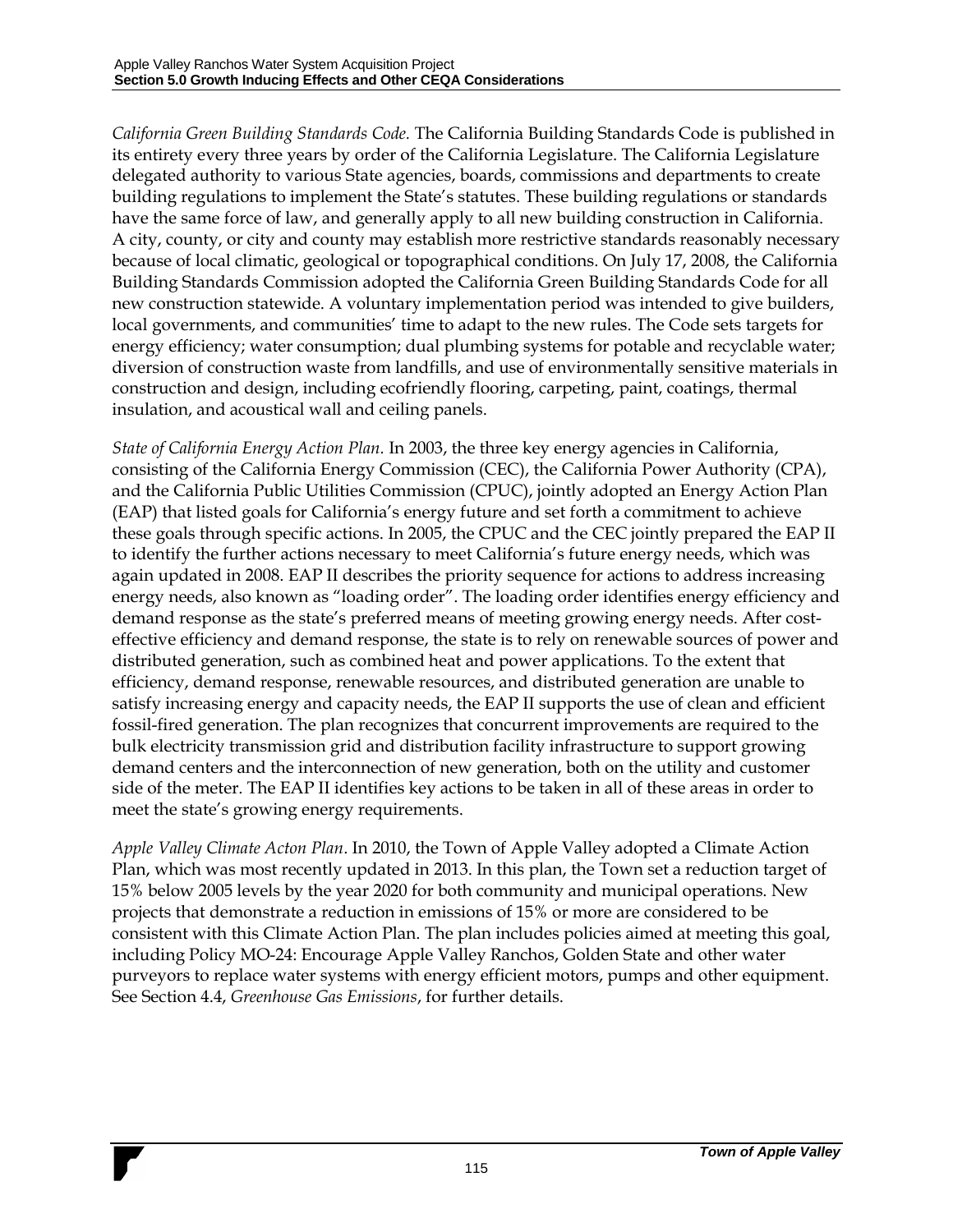## **5.3.2 Environmental Setting**

## **a. Electricity Use**

California uses 265,000 gigawatt-hours (GWh) of electricity per year. Since the early 1970s, electricity consumption per capita in California has stayed nearly constant, while rising steadily for the US as a whole. California consumes 40 percent less electricity per person compared to the national average (Sudarshan and Sweeney, 2008). Most of the electric energy used in southern California is imported to the region from coal-fired and hydroelectric generating facilities located elsewhere in California and out-of-state. Utilities in southern California participate in power-sharing arrangements with many other entities throughout the western United States. In 2005, the Southern California Association of Governments (SCAG) region consumed almost 128,000 GWh of electricity, which was approximately 48 percent of total consumption of the State. Electricity consumption has been increasing approximately 1.3 percent per year (SCAG, 2006).

#### **b. Natural Gas Use**

In 2007, California used more than 6.9 billion cubic feet of natural gas per day. The natural gas was used to produce electricity (50 percent), and used in industrial uses (18 percent), commercial uses (nine percent), and in residential uses (22 percent). Approximately 14 percent of the natural gas was produced within California, with the balance imported from other western states (63 percent) and Canada (23 percent). As noted, natural gas is used to generate almost 50 percent of electricity used in California. This results in peak seasonal demands for natural gas not only during the winter months for heating but also during the peak electricitydemand period in summer when cooling needs are greatest. Natural gas usage in California for differing land uses varies substantially by the type of uses in a building, type of construction materials used in a building, and the efficiency of all gas-consuming devices within a building (CEC, 2009).

Recent technological advancements in exploration, drilling, and hydraulic fracturing have transformed shale formations from marginal natural gas producers to substantial and expanding contributors to the natural gas portfolio. Recoverable shale reserve estimates range as high as 842 trillion cubic feet, a 37‐year supply at today's consumption rates. While natural gas production from shale formations has significantly increased domestic production, there is ongoing investigation of potential environmental concerns related to shale gas development, including carbon emissions and possible groundwater contamination. As recently as 2007, domestic natural gas production and imports to California were on the decline, and liquefied natural gas was seen as a source to better serve the natural gas needs of California. The recent development of natural gas shale formations has contributed to increased domestic production of natural gas, and liquefied natural gas does not seem to be a priority fuel for California at this time (CEC, 2009).

## **c. Transportation Fuel**

State and federal policies encourage the development and use of renewable and alternative fuels to reduce California's dependence on petroleum imports, promote sustainability, and cut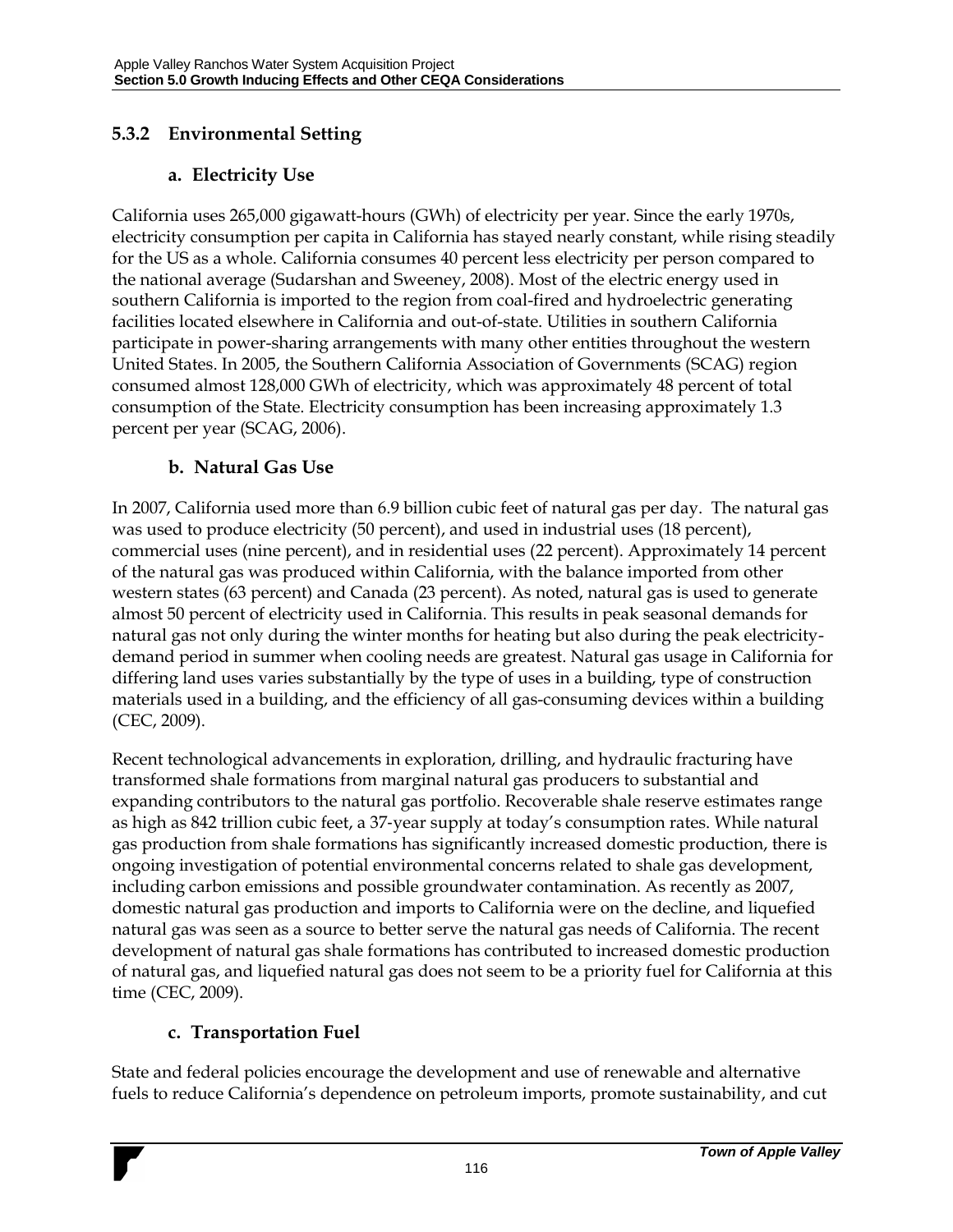greenhouse gas (GHG) emissions. Former California Governor Schwarzenegger's Executive Order S-06-06 established clear targets for increased use and in-state production of biofuels. California and the federal government also have policies to improve vehicle efficiencies and to reduce vehicle miles traveled in efforts to achieve 2050 GHG reduction targets of 80 percent below 1990 levels (as directed in the Governor's Executive Order S-3-05). Until new vehicle technologies and fuels are commercialized, petroleum will continue to be the primary fuel source for California's vehicles, and the state must enhance and expand the existing petroleum infrastructure while at the same time working to develop an alternative fuel infrastructure.

Economic recession in California has had a significant impact on the state's transportation sector. California's average daily gasoline sales for the first four months of 2009 were 2.1 percent lower than the same period in 2008, continuing a reduction in demand observed since 2004. Daily diesel fuel sales for the first three months of 2009 were 7.7 percent lower than the same period in 2008, continuing a declining trend since 2007. Job growth and industrial production drivers of air travel – declined during the recessions causing the aviation sector to experience a drop in air traffic. Demand trends for jet fuel, which saw an 8.9 percent decline in 2008, are similar to diesel fuel and reflect the impact of the economic downturn and higher fuel prices (CEC, 2009).

The initial years in the CEC transportation fuel demand forecast show a recovery from the recession. Because the economic and demographic projections used in these forecasts indicate a return to economic and population growth, fuel demand in the light-duty, medium- and heavyduty vehicles and aviation sectors tends to resume historical growth patterns. However, the mix of fuel types is projected to change significantly as the state transitions from gasoline and diesel to alternative and renewable fuels (CEC, 2009).

## **5.3.3 Impact Analysis**

Methodology and Significance Thresholds. For the purpose of this analysis, the following thresholds of significance have been used to determine whether implementing the proposed Project would result in a significant impact. These thresholds of significance are based on Appendix F of the *State CEQA Guidelines*. An impact on energy resources or energy conservation is considered significant if implementation of the proposed Project would meet one or more of the following criteria:

- Develop land uses and patterns causing wasteful, inefficient, and unnecessary consumption of energy
- Result in the need for new systems or substantial alterations to electrical, natural gas, or communication systems infrastructure, the construction or operation of which would have significant impacts

*Effects on Energy Consumption from Land Use Locations and Patterns.* The proposed Project would not require construction of new facilities or infrastructure to facilitate transfer of ownership of the system from Apple Valley Ranchos Water Company to the Town. Therefore, the Project would not result in a change in land use or development of new structures. Following the proposed acquisition, the Town would continue to operate the AVR System and typical, ongoing operations and maintenance activities would be required, similar to if the system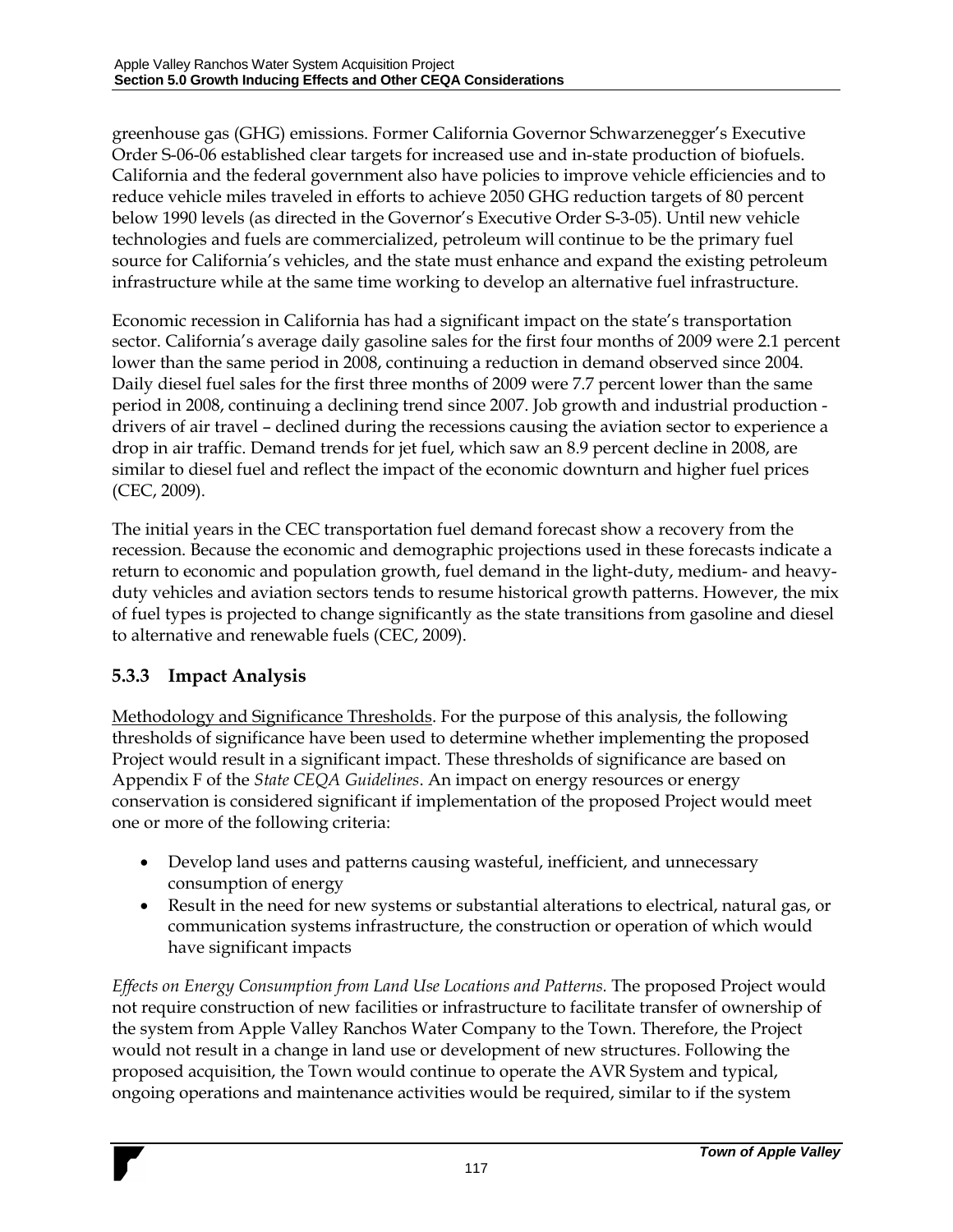remained in Apple Valley Ranchos Water Company ownership. Operation and maintenance of the existing water system would utilize the existing operations and maintenance facility at 21760 Ottawa Road and therefore, in addition to not generating new trips associated with operation and maintenance of the system, the Project also would not alter the distribution or duration of vehicle trips to or from the operations and maintenance facility. No increased energy demand would result from implementation of the proposed Project.

*Increased Energy Demand and Need for Additional Energy Infrastructure.* As shown above, implementation of the proposed Project would not increase energy demand associated with vehicle trips or other factors associated with operation and maintenance of the water system. Therefore, the Project would not require new construction and operation of energy-related facilities. No impacts associated with a need for new systems or substantial alterations to energy systems would occur.

## **5.4 EFFECTS NOT FOUND TO BE SIGNIFICANT**

As discussed in Section 1.0, *Introduction*, impacts related to the following topics were determined to be less than significant and not to warrant additional analysis for the reasons explained in the Initial Study (Appendix A), and are not discussed further in this EIR:

- Aesthetics
- Agriculture and Forest Resources
- Biological Resources
- Cultural Resources
- Geology/Soils
- Hazards and Hazardous Materials
- Mineral Resources
- Population/Housing
- Public Services
- Recreation

The Initial Study, and the comment letters received on the Initial Study are included in Appendix A, which is attached hereto and incorporated herein by this reference.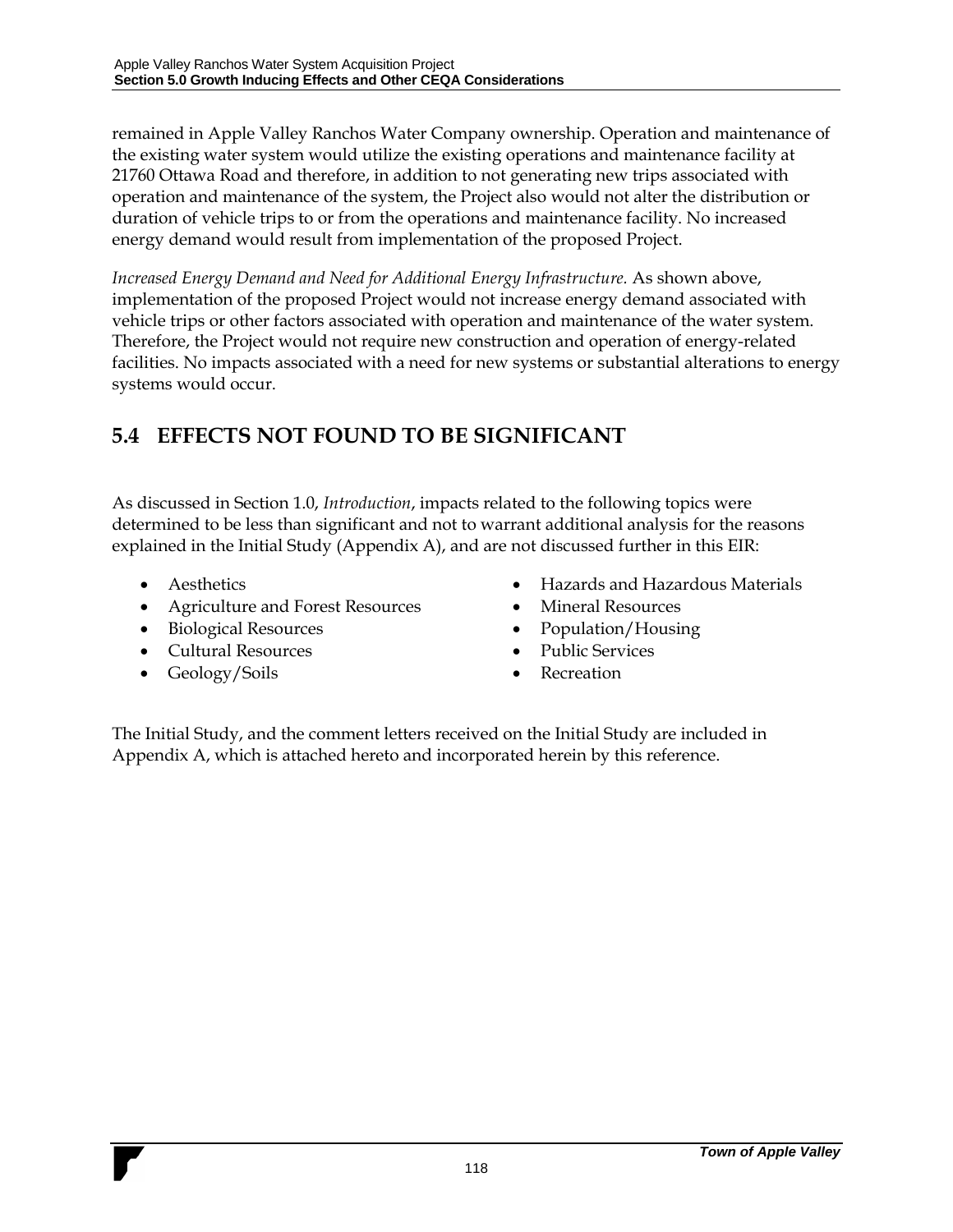# **6 ALTERNATIVES**

Section 15126.6(a) of the *State CEQA Guidelines* requires that an EIR describe a reasonable range of alternatives to a project, or the location of a project, which would feasibly attain most of the basic objectives of the project but would avoid or substantially lessen any of the significant effects of the project. The EIR also shall describe the comparative merits of the alternatives. Section 15126.6(f) further states that "the range of alternatives in an EIR is governed by the 'rule of reason' that requires the EIR to set forth only those alternatives necessary to permit a reasoned choice." The analysis in this section focuses on those alternatives capable of reducing the potential environmental effects of the proposed project even if they would impede the attainment of some project objectives or be more costly. The EIR also analyzes the specific alternative of "no project" and its potential environmental effects. In accordance with Section 15126.6(f)(1), among the factors that may be taken into account when addressing the feasibility of alternatives are: (1) site suitability; (2) economic viability; (3) availability of infrastructure; (4) general plan consistency; (5) other plans or regulatory limitations; (6) jurisdictional boundaries; and (7) whether the proponent can reasonably acquire, control or otherwise have access to the alternative site. An EIR need not consider an alternative when the effect cannot be reasonably ascertained and the implementation is remote and speculative.

The objectives of the project are as follows:

- 1. Allow the Town to independently own and operate a water production and distribution system;
- 2. Provide for greater transparency and accountability, as well as increased customer service and reliability;
- 3. Enhance customer service and responsiveness to Apple Valley customers;
- 4. Provide greater local control over the rate setting process and rate increases;
- 5. Provide direct access to locally elected policy makers for the water operations;
- 6. Allow the Town to pursue grant funding and other types of financing for any future infrastructure needs, including grants and financing options which the CPUC does not allow private company to include in their rate base (such that private companies do not pursue advanced planning and investment for infrastructure);
- 7. Ensure better coordination amongst Town decisions involving land use, emergency services, policy, the location and need for capital improvements, and overall planning in the water context; and
- 8. Enable the Town to use reclaimed water for public facilities without invoking potential duplication of service issues with Apple Valley Ranchos Water Company.

The evaluation of environmental impacts in Chapter 4.0, *Environmental Impact Analysis*, concludes that the proposed Project would not result in temporary or permanent significant and unavoidable effects for any of the environmental issue areas identified in Appendix G of the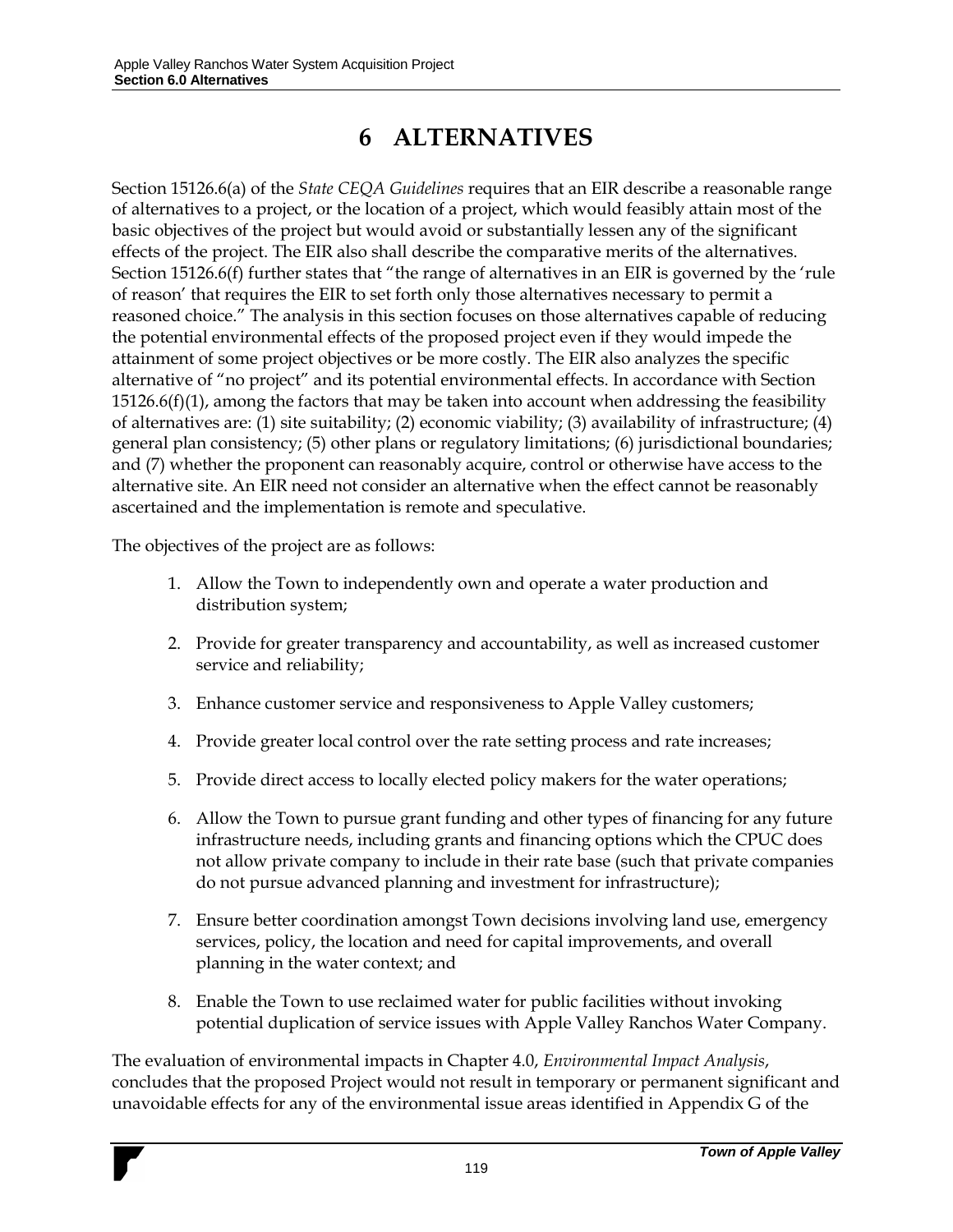*State CEQA Guidelines*. However, a range of feasible alternatives to the proposed Project was developed to provide additional information and flexibility to the decision-makers when considering the proposed Project.

The following alternatives are evaluated in this EIR:

- Alternative 1: No Project
- Alternative 2: Alternative Operator City of Victorville
- Alternative 3: Alternative Operator City of Hesperia
- Alternative 4: Operated by Apple Valley, Alternative O&M Facility

A more detailed description of the alternatives is included in the impact analysis for each alternative. As required by CEQA, this section also includes a discussion of the "environmentally superior alternative" among those studied.

## **6.1 ALTERNATIVE 1: NO PROJECT**

## **6.1.1 Description**

The No Project alternative assumes that the proposed acquisition of the Apple Valley Ranchos Water System by the Town of Apple Valley would not occur. Under this alternative, Apple Valley Ranchos Water Company would continue to operate and maintain the system from its existing facilities. The No Project Alternative would not achieve any of the project objectives because it would not allow the Town to independently own and operate a water system, provide greater local control over the system and the rate setting process, enhance customer service and responsiveness, allow the Town to pursue grant funding related to operation of a water system, ensure better coordination amongst Town decisions involving land use, emergency services, policy, the location and need for capital improvements and overall planning in the water context, enable the Town to use reclaimed water for public facilities without duplicating service issues with Apple Valley Ranchos Water Company, or improve public transparency and accountability.

## **6.1.2 Impact Analysis**

The No Project alternative would avoid all of the less than significant environmental impacts associated with the proposed Project and would maintain the current ownership and operational regime for the AVR System. In reality the less than significant impacts under Air Quality, Greenhouse Gas Emissions, Noise and Transportation/Traffic under the proposed Project, would be the same as under existing conditions (i.e. the No Project Alternative), since no change in operation or maintenance activities would occur. No change in demand for groundwater supplies would occur. While this alternative would not conflict with current General Plan policies, it also would not assist in the pursuit of some of the policies provided in the General Plan by reducing the coordination required on water issues. Therefore, the No Project alternative would be slightly worse than the proposed Project in relation to land use, although any land use impact resulting from the No Project alternative would remain less than significant.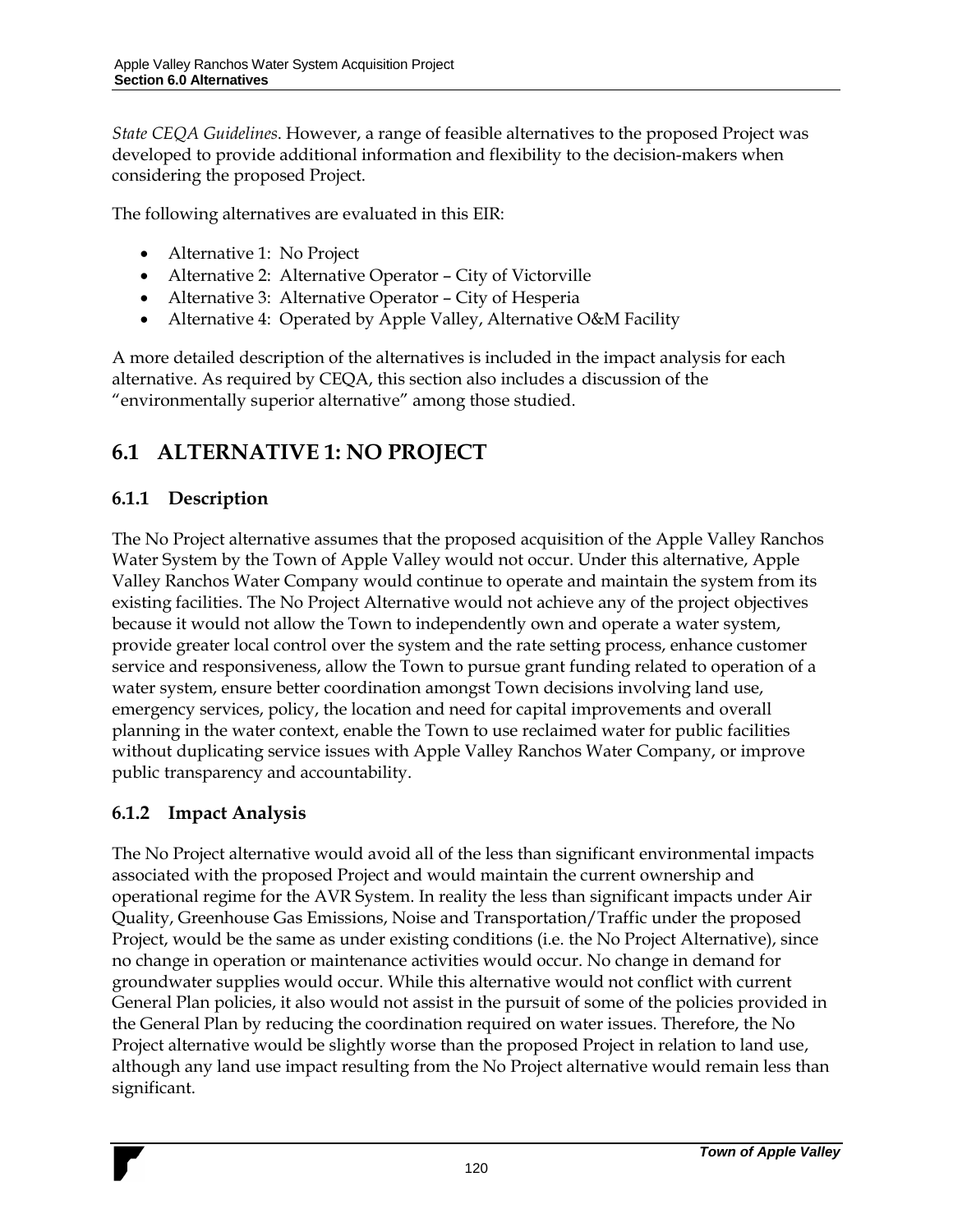## **6.2 ALTERNATIVE 2: ALTERNATIVE OPERATOR – CITY OF VICTORVILLE**

#### **6.2.1 Description**

Alternative 2 (Alternative Operator – City of Victorville) assumes that the proposed acquisition of the AVR System by the Town of Apple Valley would proceed but that the City of Victorville Public Works Department would be contracted to operate and maintain the System. The assumed location where these operations and maintenance activities would be based is the City of Victorville Public Works Yard located at 14177 Mc Art Road in Victorville; located approximate four miles from the western border of the AVR System Service Area (see Figure 6- 1). The size of the system and the associated infrastructure would be the same as under the proposed Project and no substantial construction would occur. Therefore, the number of vehicle trips required to operate the system as well as the timing of those trips from the Victorville Public Works Yard are assumed to be the same as if the system were operated by the Town of Apple Valley, as described in Section 2.0, *Project Description*. This alternative would achieve all of the stated project objectives, with the exception of the objective to operate the system listed in Objective 1.

#### **6.2.2 Impact Analysis**

The comparison of the environmental impacts of Alternative 2 to those of the proposed Project are presented below. To be clear, none of the potential environmental impacts resulting from the proposed Project or from Alternative 2 would be significant. Instead, and although Alternative 2 has environmental impacts that may be slightly greater or less than those of the proposed Project, all of the impacts of Alternative 2 are fully analyzed in this Draft EIR and would remain less than significant

**Air Quality.** Alternative 2 would relocate operations and maintenance activities to a location outside Apple Valley, potentially leading to an increase in vehicular trip length and distribution, and therefore also lead to an increase in mobile source emissions. The Victorville Public Works Yard is located approximately four miles from the AVR System's western boundary. The existing AVR System O&M Facility is located within the AVR System Service Area and is the current base for existing operations and maintenance activities. In order to operate the system from the Victorville Public Works Yard an estimated additional 79,040 annual vehicle miles travelled would be required to operate the AVR System from Victorville. This is based on the distance from the western boundary of the system to the Victorville Public Works Yard and assumes that each of the 19 field staff would make two service calls to and from the Public Works Yard per day. Mileage traveled within the service area is excluded to account for the fact that those trips are already occurring, as discussed in Section 4.1, *Air Quality*, as is mileage generated by employees traveling to and from their residences. The greater distance of the Victorville Public Works Yard to the AVR System service area would therefore potentially increase vehicle miles traveled (VMT) associated with operations and maintenance activities when compared to the proposed Project, resulting in an incremental increase in associated air quality emissions from mobile sources.

Impacts to air quality would therefore be greater than from the proposed Project.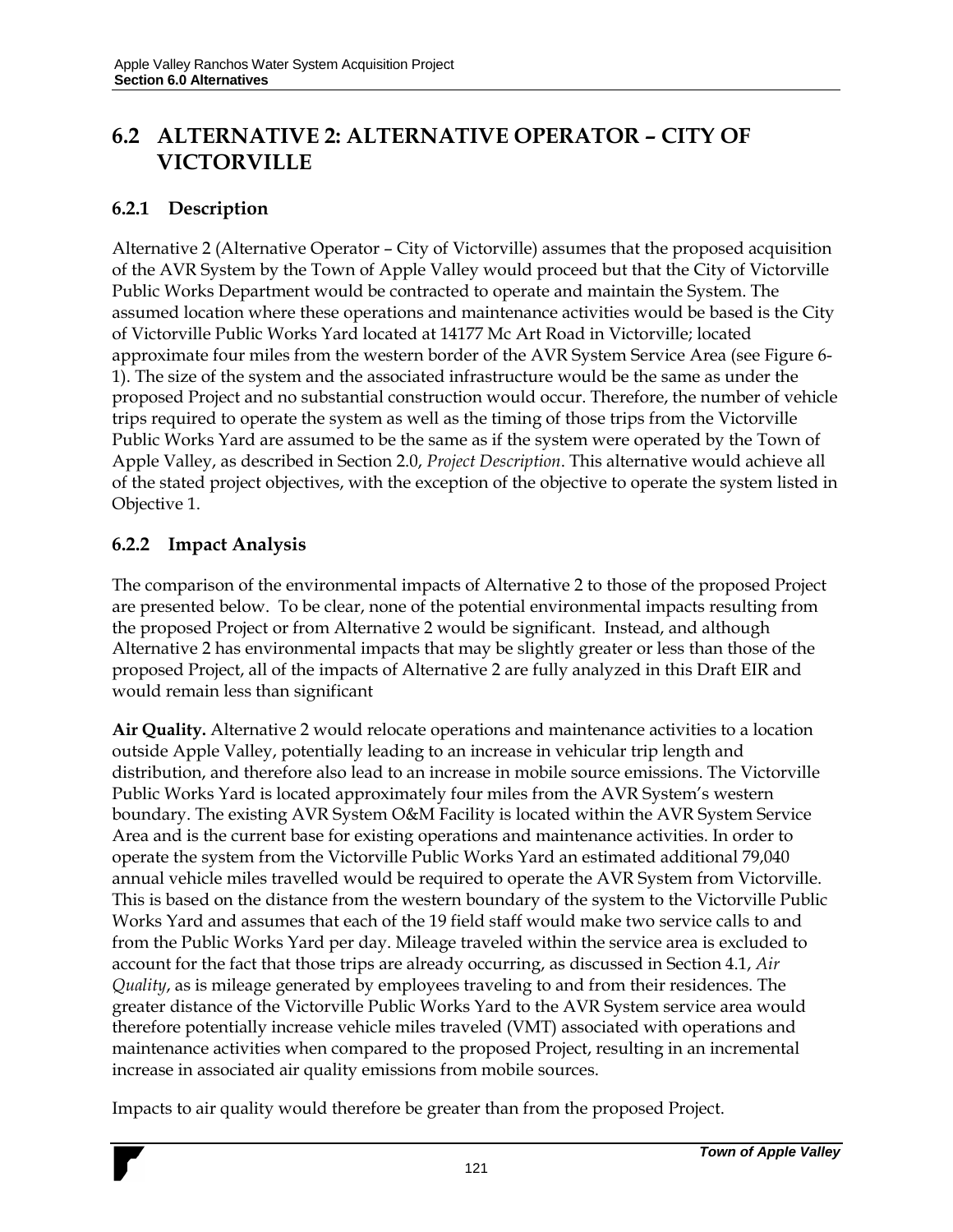

## Public Works Yard Locations Figure 6-1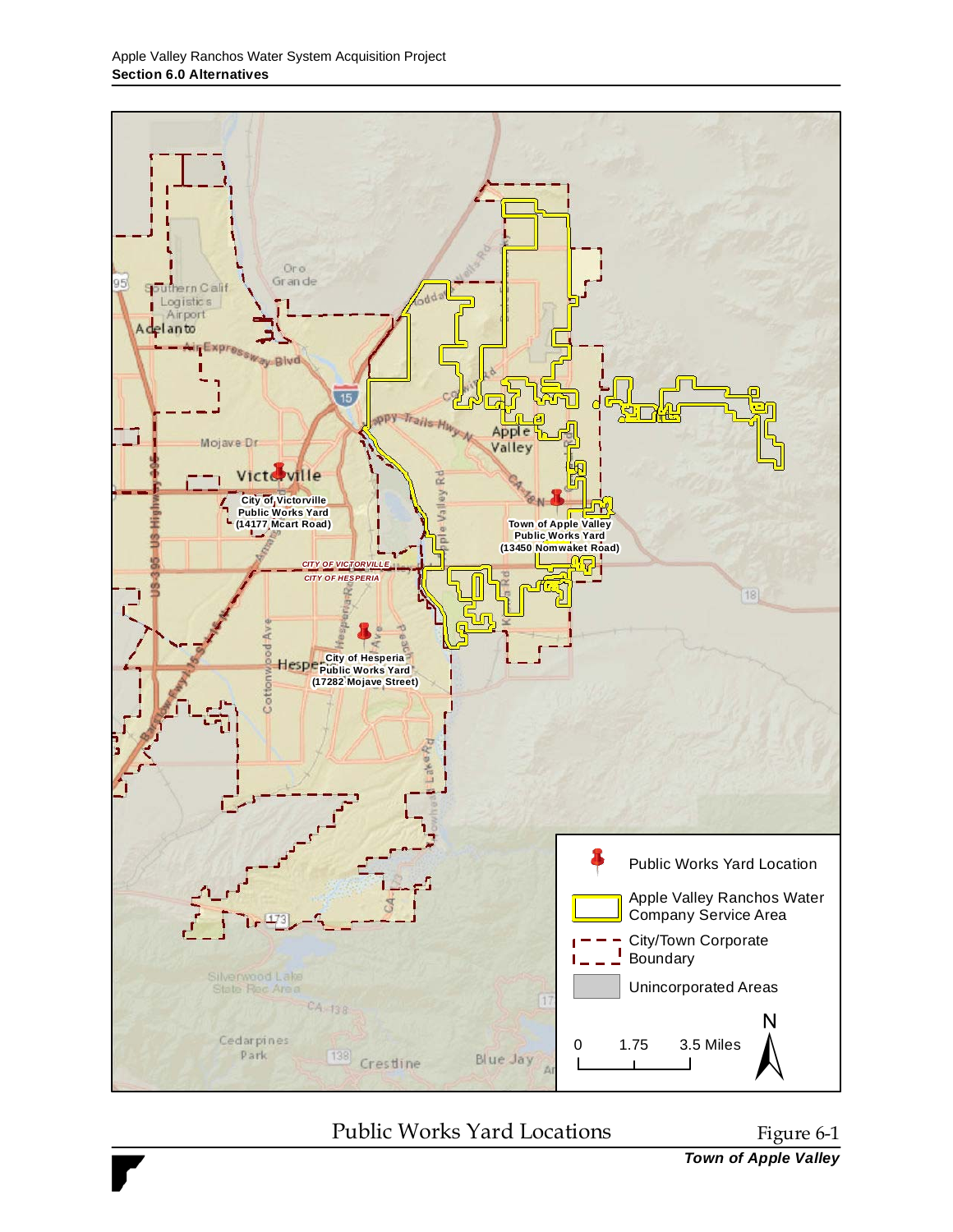**Greenhouse Gas Emissions.** Alternative 2 would potentially increase the VMT associated with operation and maintenance of the AVR System, given the greater distance of the Victorville Public Works Yard to the AVR System service system. Therefore, impacts would increase when compared to the proposed Project, but would remain less than significant given the minor increase in distance that would occur under Alternative 2.

Similar to the proposed Project, this alternative would involve operation and maintenance of an existing water supply system. As such, it would not conflict with California GHG reduction goals, or any applicable plan, policy, or regulation adopted for the purpose of reducing GHG emissions. This impact would be less than significant, similar to the proposed Project.

**Hydrology and Water Quality.** No new facilities are proposed as part of Alternative 2; therefore, an increase in impermeable surfaces within the Project Area would not occur and thus there would be no reduction in groundwater recharge, similar to the proposed Project.

As in the case of the Town of Apple Valley, if Victorville were contracted to operate and maintain the AVR System it is anticipated that DMMs would be implemented for the AVR System and that continued improvements in conservation would be achieved even if rates charged are less than would have been charged by Apple Valley Ranchos Water Company. Thus, the requirement to comply with the mandated reduction of the California Water Conservation Act will drive a reduction in water use throughout the AVR System, even if the price charged for water is less than under Apple Valley Ranchos Water Company ownership. As a result, increased demand for groundwater supplies would not occur as a result of Alternative 2 and impacts would be less than significant, similar to the proposed Project.

**Land Use.** Similar to the proposed Project, this alternative would involve operation and maintenance of an existing water supply system. As such, it would not conflict with any applicable land use plan, policy, or regulation of an agency with jurisdiction over the project adopted for the purpose of avoiding or mitigating an environmental effect. This impact would be less than significant, similar to the proposed Project.

**Noise.** Alternative 2 could increase traffic and associated noise levels along area roadways in and around the Project Area, including in the vicinity of the City of Victorville Public Works Yard, potentially exposing existing and future land uses to increased noise. The estimated number of trips leaving or entering the site during the peak hour is 58 (20 office employees and 19 field staff arriving for work; 19 field staff leaving for service calls) of the estimated ADT of 154. Given the minimal number of trips associated with operation of the system relative to the level of existing traffic along most roadways in the Project Area, increases in noise levels associated with Alternative 2 would not be noticeable, and would therefore not expose sensitive receptors to noise levels exceeding applicable standards in the Town of Apple Valley, City of Victorville or surrounding area. Impacts would therefore be less than significant, though slightly greater than the proposed Project.

**Transportation/Traffic.** Implementation of Alternative 2 would contribute trips to the local street network. It should be noted that while these trips would be slightly longer, they would not be "new" trips, but instead would be trips redistributed along the network due to the relocation of operation and maintenance activities to the Victorville Public Works Yard. Conservatively assuming that all trips associated with operation of the system are in fact new,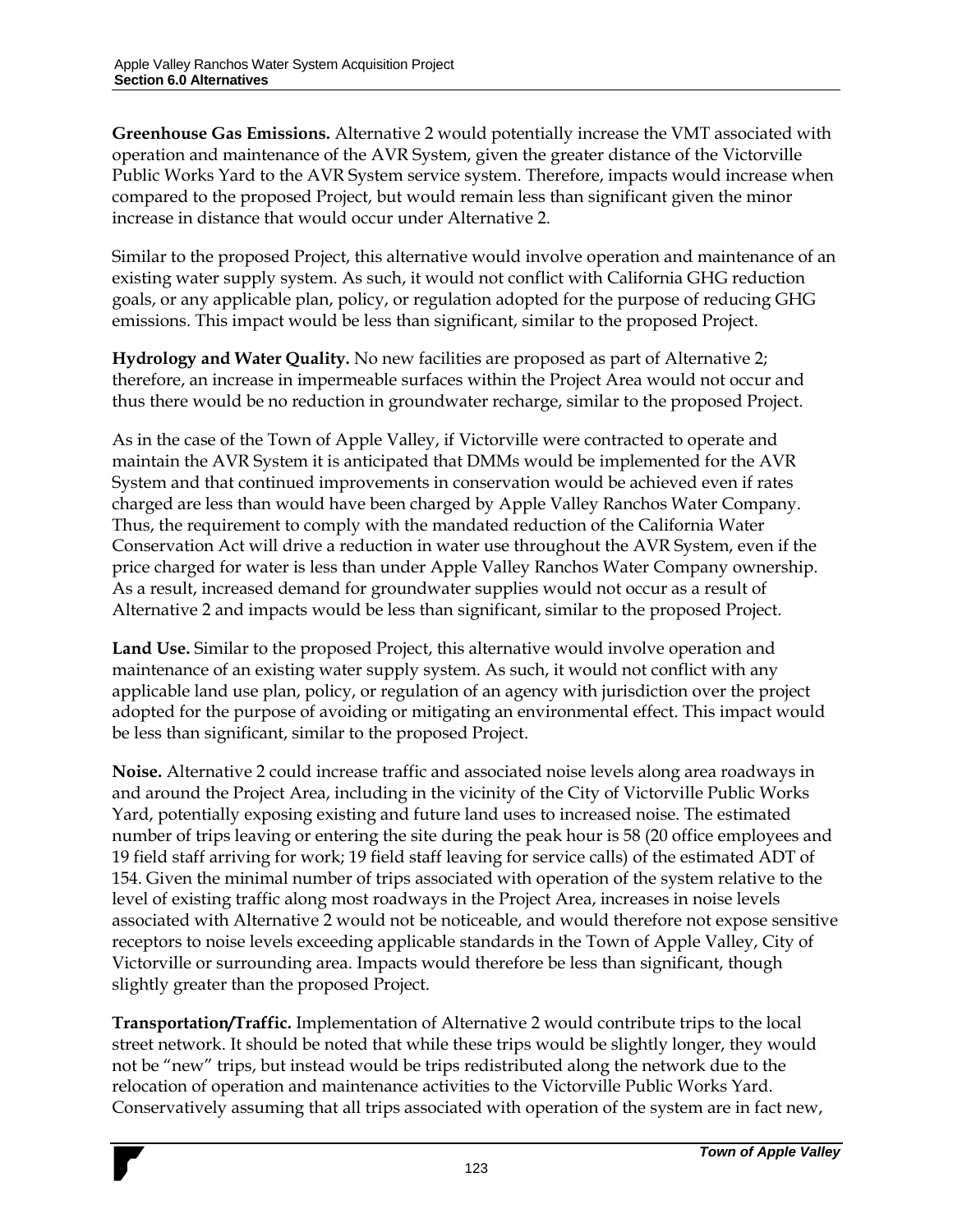Alternative 2 would contribute no more than 58 trips at any one intersection in each of the peak hours, which equates to approximately one trip every minute. Similar to the proposed Project, this minor increase in trip volume along area roadways would not be anticipated to degrade LOS at any intersection. Impacts would therefore be less than significant, similar to proposed Project.

**Utilities and Service Systems.** Operation and maintenance of the system by the City of Victorville would not result in alterations to the service provided or the number of connections to the system. In addition, in the unlikely event water rates are reduced when compared to the current rates charged by Apple Valley Ranchos Water System, this would not be expected to result in an increase in demand on the water supply as discussed above under *Hydrology and Water Quality*. Therefore, implementation of Alternative 2 would not result in a commensurate increase in demand for wastewater treatment or need for an increase in capacity of the stormwater conveyance. Impacts would therefore be less than significant, similar to the proposed Project.

## **6.3 ALTERNATIVE 3: ALTERNATIVE OPERATOR – CITY OF HESPERIA**

## **6.3.1 Description**

Alternative 3 (Alternative Operator – City of Hesperia) assumes that the proposed acquisition of the AVR System by the Town of Apple Valley would proceed but that the Town would not operate and maintain the system. Instead the City of Hesperia Public Works Department would be contracted to operate and maintain the system. The assumed location for operations and maintenance activities to be based would be the City of Hesperia Public Works Yard located at 17282 Mojave St, Hesperia approximately three miles from the southwestern border of the AVR System service area (see Figure 6-1). The size of the system and the associated infrastructure would be the same as under the proposed Project and no substantial construction would occur. Therefore, the number of vehicle trips required to operate the system as well as the timing of those trips from the Hesperia Public Works Yard are assumed to be the same as if the system were operated by the Town of Apple Valley, as described in Section 2.0, *Project Description*. This alternative would achieve all of the stated project objectives, except the objective to operate the system.

#### **6.3.2 Impact Analysis**

The comparison of the environmental impacts of Alternative 3 to those of the proposed Project are presented below. To be clear, none of the potential environmental impacts resulting from the proposed Project or from Alternative 3 would be significant. Instead, and although Alternative 3 has environmental impacts that may be slightly greater or less than those of the proposed Project, all of the impacts of Alternative 3 are fully analyzed in this Draft EIR and would remain less than significant.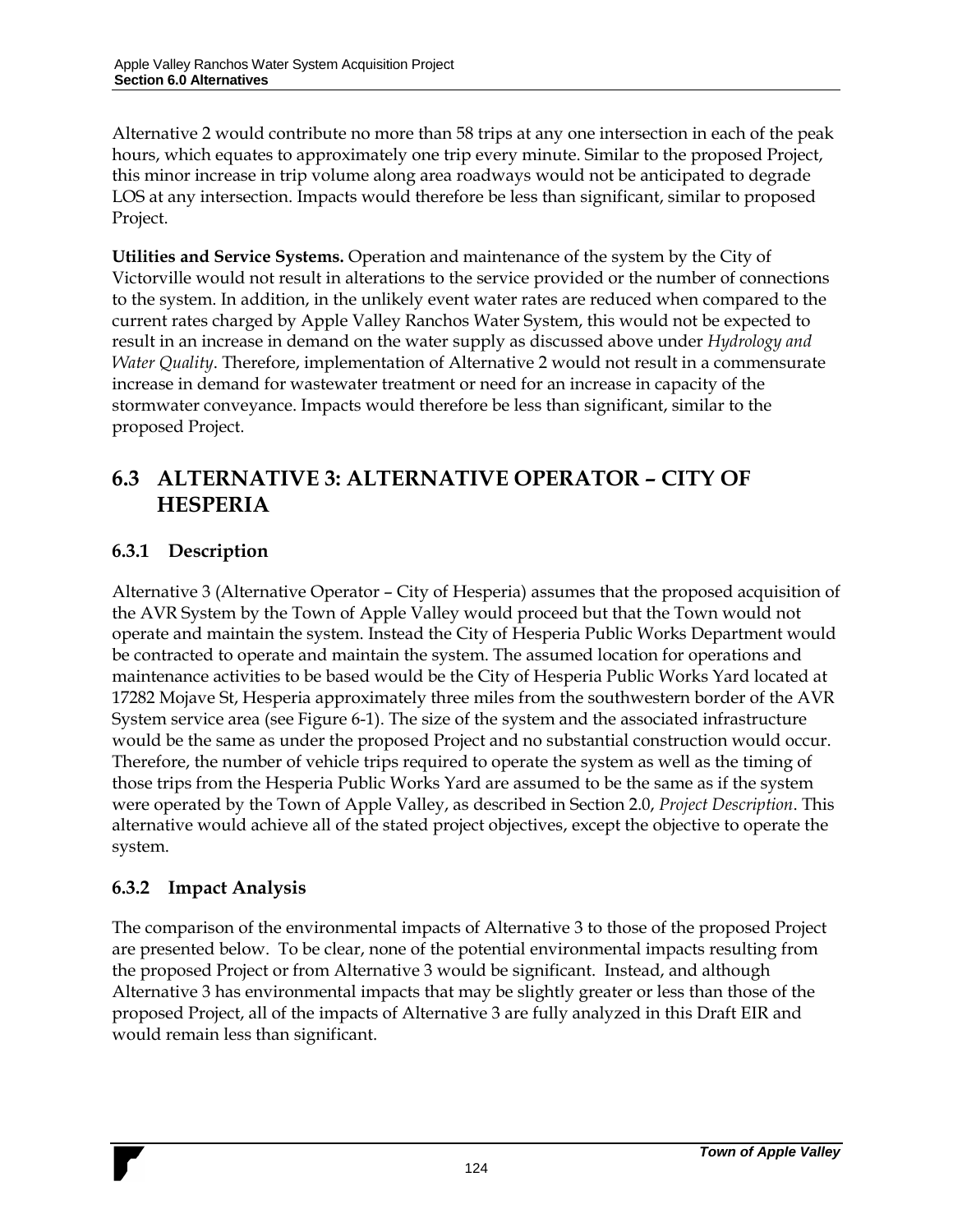Alternative 3 would relocate operations and maintenance activities to a location outside Apple Valley, potentially leading to an increase in vehicular trip length and distribution, and therefore also lead to an increase in mobile source emissions. The Hesperia Public Works Yard, located at 17282 Mojave St, is located approximately three miles from the southwestern border of the AVR System service area. The existing AVR System O&M Facility is located within the AVR System Service Area and is the current base for existing operations and maintenance activities. In order to operate the system from the Hesperia Public Works Yard an estimated additional 59,280 annual vehicle miles travelled would be required to operate the AVR System from Hesperia. This is based on the distance from the southwestern boundary of the system to the Hesperia Public Works Yard and assumes that each of the 19 field staff would make two service calls to and from the Public Works Yard per day. Mileage traveled within the service area is excluded

to account for the fact that those trips are already occurring, as discussed in Section 4.1, *Air Quality*, as is mileage generated by employees traveling to and from their residences. The greater distance of the Hesperia Public Works Yard to the AVR System service area would potentially increase vehicle miles traveled (VMT) associated with operations and maintenance activities when compared to the proposed Project, resulting in an incremental increase in associated air quality emissions from mobile sources. As discussed in Section 4.1, *Air Quality*, not all of the trips associated with operations and maintenance activities would be new, but instead would be redistributed trips that are currently being generated during operation and maintenance of the system by GSWC.

Impacts to air quality would therefore be greater than from the proposed Project.

## **a. Greenhouse Gas Emissions.**

Alternative 3 would potentially increase the VMT associated with operation and maintenance of the AVR System, given the increase in distance between the Hesperia Public Works Yard and the AVR System service area. Therefore, impacts would increase when compared to the proposed Project, but would remain less than significant given the minor increase in distance that would occur under Alternative 3.

Similar to the proposed Project, this alternative would involve operation and maintenance of an existing water supply system. As such, it would not conflict with California GHG reduction goals, or any applicable plan, policy, or regulation adopted for the purpose of reducing GHG emissions. This impact would be less than significant, similar to the proposed Project.

## **b. Hydrology and Water Quality.**

No new facilities are proposed as part of Alternative 3; therefore, an increase in impermeable surfaces within the Project Area would not occur and thus there would be no reduction in groundwater recharge, similar to the proposed Project.

Similar to the Town of Apple Valley, should Hesperia be contracted to operate and maintain the AVR System it is anticipated that DMMs would be implemented for the AVR System and that continued improvements in conservation would be achieved even if rates charged are less than would have been charged by Apple Valley Ranchos Water Company. Thus, the requirement to comply with the mandated reduction of the California Water Conservation Act will drive a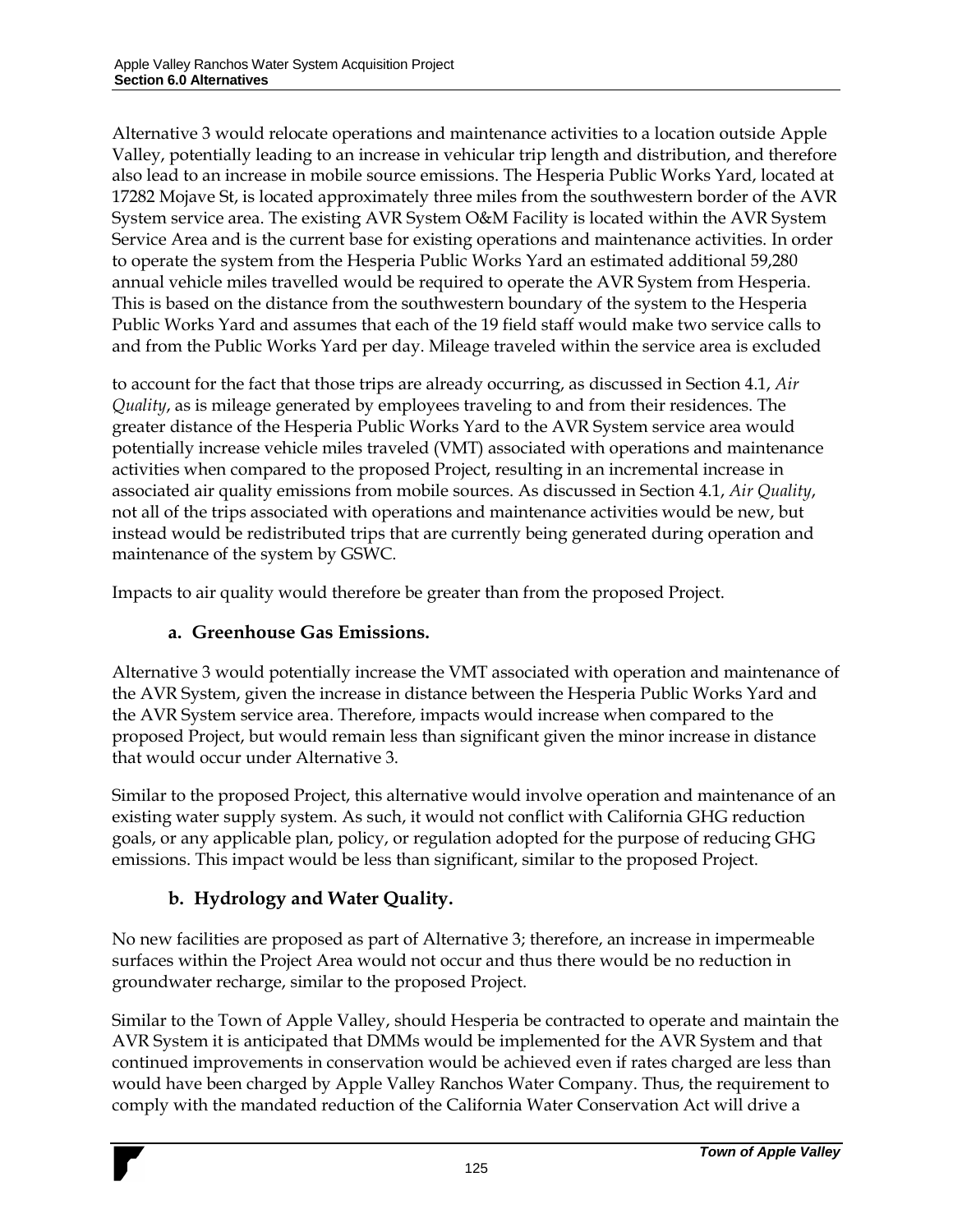reduction in water use throughout the AVR System, even if the price charged for water is less than under Apple Valley Ranchos Water Company ownership. As a result, increased demand for groundwater supplies would not occur as a result of Alternative 3 and impacts would be less than significant, similar to the proposed Project.

#### **c. Land Use.**

Similar to the proposed Project, this alternative would involve operation and maintenance of an existing water supply system. As such, it would not conflict with any applicable land use plan, policy, or regulation of an agency with jurisdiction over the project adopted for the purpose of avoiding or mitigating an environmental effect. This impact would be less than significant, similar to the proposed Project.

#### **d. Noise.**

Alternative 3 could increase traffic and associated noise levels along area roadways in and around the Project Area, in particular in the vicinity of the City of Hesperia Public Works Yard, potentially exposing existing and future land uses to increased noise. The estimated number of trips leaving or entering the site during the peak hour is 58 (20 office employees and 19 field staff arriving for work; 19 field staff leaving for service calls) of the estimated ADT of 154; equating to approximately one trip every minute during the peak hour only. Given the minimal number of trips associated with operation of the system relative to the level of existing traffic along most roadways in the Project Area, increases in noise levels associated with Alternative 3 would not be noticeable, and would therefore not expose sensitive receptors to noise levels exceeding applicable standards in the Town of Apple Valley, City of Hesperia or surrounding area. Impacts would therefore be less than significant, though slightly greater than the proposed Project.

## **e. Transportation/Traffic.**

Implementation of Alternative 3 would contribute trips to the local street network. It should be noted that while these trips would be slightly longer, these would not be "new" trips but rather trips redistributed along the network due to the relocation of operation and maintenance activities to the Hesperia Public Works Yard. Conservatively assuming that all trips associated with operation of the system are in fact new, Alternative 3 would contribute no more than 58 trips at any one intersection in each of the peak hours, which equates to approximately one trip every minute. Similar to the proposed Project, this minor increase in trip volume along area roadways would not be anticipated to degrade LOS at any intersection. Impacts would therefore be less than significant, similar to proposed Project.

## **f. Utilities and Service Systems.**

Operation and maintenance of the system by the City of Hesperia would not result in alterations to the service provided or the number of connections to the system. In addition, in the unlikely event water rates are reduced when compared to the current rates charged by Apple Valley Ranchos Water System, this would not be expected to result in an increase in demand on the water supply as discussed above under *Hydrology and Water Quality*. Therefore,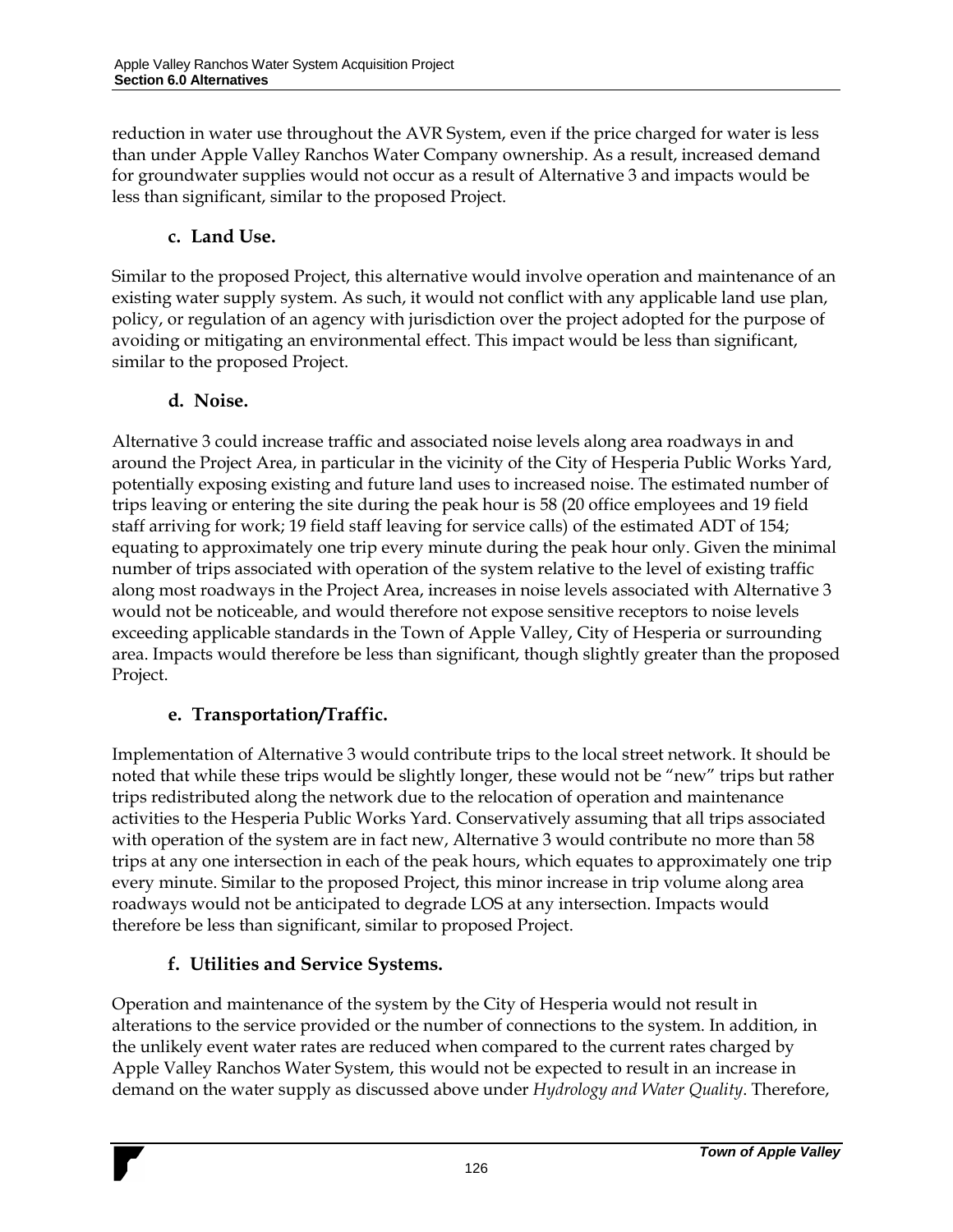implementation of Alternative 3 would not result in a commensurate increase in demand for wastewater treatment or need for an increase in capacity of the stormwater conveyance. Impacts would therefore be less than significant, similar to the proposed Project.

## **6.4 ALTERNATIVE 4: OPERATED BY APPLE VALLEY, ALTERNATE O&M FACILITY**

## **6.4.1 Description**

Alternative 4 (Operated by Apple Valley at an Alternate O&M Facility) assumes that the proposed acquisition of the AVR System by the Town of Apple Valley would proceed and the Town would operate and maintain the system. However, under this alternative rather than continuing to use the current AVR System O&M facility as the base for all operations and maintenance activities, the majority of these would be relocated to the Town of Apple Valley Public Works Yard located at 13450 Nomwaket Road (see Figure 6-1). The only exception would be for equipment and material storage, which would continue at the existing AVR System O&M facility. The size of the system and the associated infrastructure would be the same as under the proposed Project and construction of new or expanded facilities would not be required to facilitate the proposed Project. Therefore, the number of vehicle trips required to operate the system as well as the timing of those trips are assumed to be the same as if the system were operated by the Town out of the AVR System O&M facility, as described in Section 2.0, *Project Description*. This alternative would achieve all of the stated project objectives.

#### **6.4.2 Impact Analysis**

The comparison of the environmental impacts of Alternative 4 to those of the proposed Project are presented below. To be clear, none of the potential environmental impacts resulting from the proposed Project or from Alternative 4 would be significant. Instead, and although Alternative 4 has environmental impacts that may be slightly greater or less than those of the proposed Project, all of the impacts of Alternative 4 are fully analyzed in this Draft EIR and would remain less than significant.

## **a. Air Quality.**

Similar to the proposed Project, Alternative 4 would maintain operations and maintenance activities within the AVR System service area. Because these activities would remain within the service area, trips associated with operations and maintenance activities are currently part of the existing baseline. While some redistribution of trips within the service area would occur these trips would not be "new", but instead would be redistributed trips that are currently being generated during operation and maintenance of the system by Apple Valley Ranchos Water Company. This would result in a broadly similar number of miles traveled (VMT) associated with operations and maintenance activities when compared to the proposed Project; therefore, no new air emissions from mobile sources would be generated.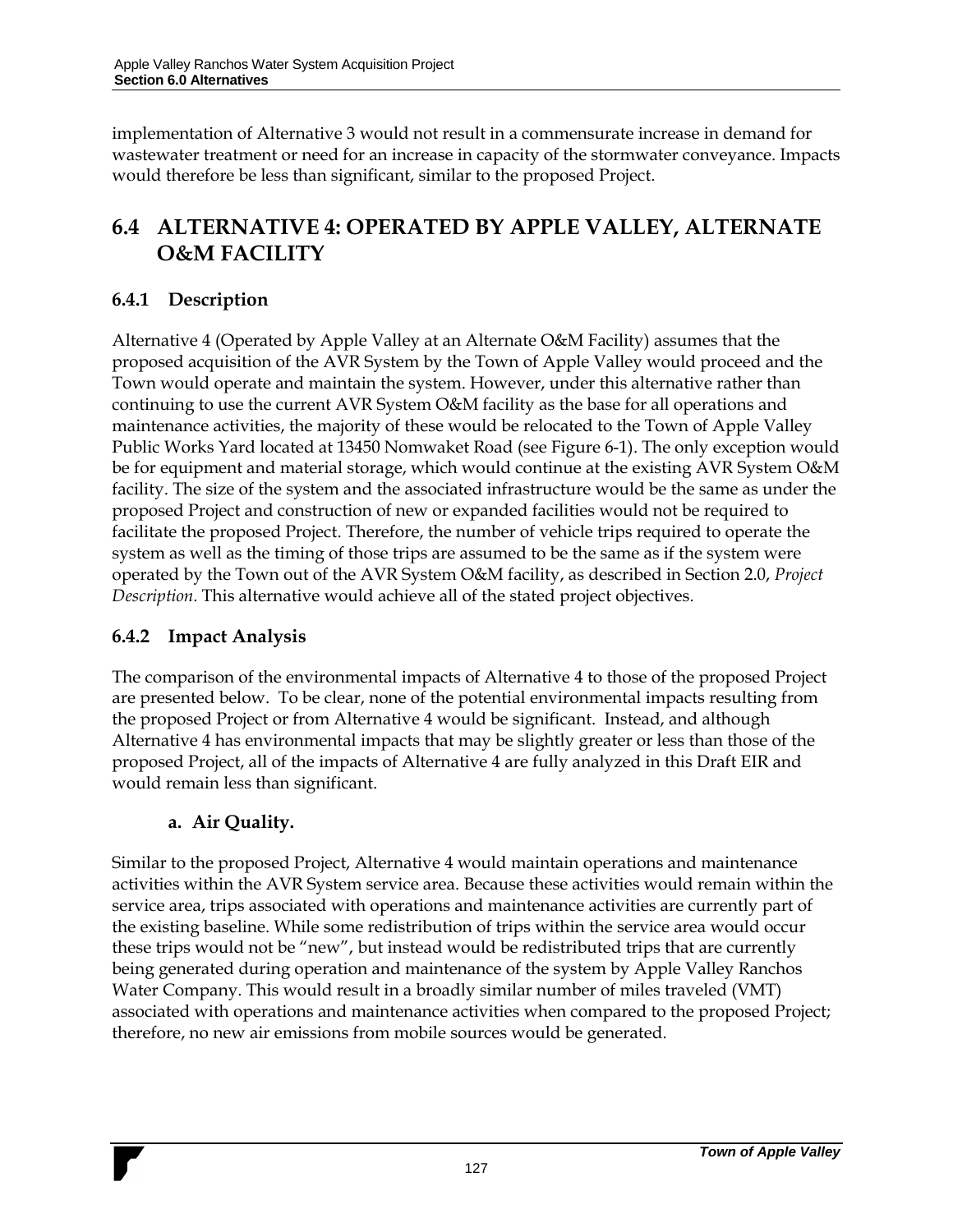Impacts to air quality would therefore be less than significant, similar to the proposed Project.

## **b. Greenhouse Gas Emissions.**

Alternative 4 would result in a similar number of VMT associated with operation and maintenance of the AVR System as the proposed Project, given the fact that the operations and maintenance activities would be based out of a location within the AVR System service area. As discussed in Section 4.2, *Greenhouse Gas Emissions*, these are part of the current baseline since mobile trips associated with operation of the AVR System currently occur. Therefore, impacts would be similar to the proposed Project, and would remain less than significant.

Similar to the proposed Project, this alternative would involve operation and maintenance of an existing water supply system. As such, it would not conflict with California GHG reduction goals, or any applicable plan, policy, or regulation adopted for the purpose of reducing GHG emissions. This impact would be less than significant, similar to the proposed Project.

## **c. Hydrology and Water Quality.**

No new facilities are proposed as part of Alternative 4; therefore, an increase in impermeable surfaces within the Project Area would not occur and thus there would be no reduction in groundwater recharge, similar to the proposed Project.

Similar to the proposed Project, should the Town of Apple Valley operate the system out of an alternate location, it is anticipated that DMMs would be implemented for the AVR System and that continued improvements in conservation would be achieved even if rates charged are less than would have been charged by Apple Valley Ranchos Water Company. Thus, the requirement to comply with the mandated reduction of the California Water Conservation Act will drive a reduction in water use throughout the AVR System, even if the price charged for water is less than under Apple Valley Ranchos Water Company ownership. As a result, increased demand for groundwater supplies would not occur as a result of Alternative 4 and impacts would be less than significant, similar to the proposed Project.

## **d. Land Use.**

Similar to the proposed Project, this alternative would involve operation and maintenance of an existing water supply system. As such, it would not conflict with any applicable land use plan, policy, or regulation of an agency with jurisdiction over the project adopted for the purpose of avoiding or mitigating an environmental effect. This impact would be less than significant, similar to the proposed Project.

## **e. Noise.**

Alternative 4 could potentially redistribute traffic and associated noise levels along area roadways in and around the Project Area, including the vicinity of the Apple Valley Public Works Yard, potentially exposing existing and future land uses to localized increases in noise. The maximum estimated number of trips leaving or entering the site during the peak hour is 58 (20 office employees and 19 field staff arriving for work; 19 field staff leaving for service calls) of the estimated ADT of 154; equating to approximately one trip every minute. However, in the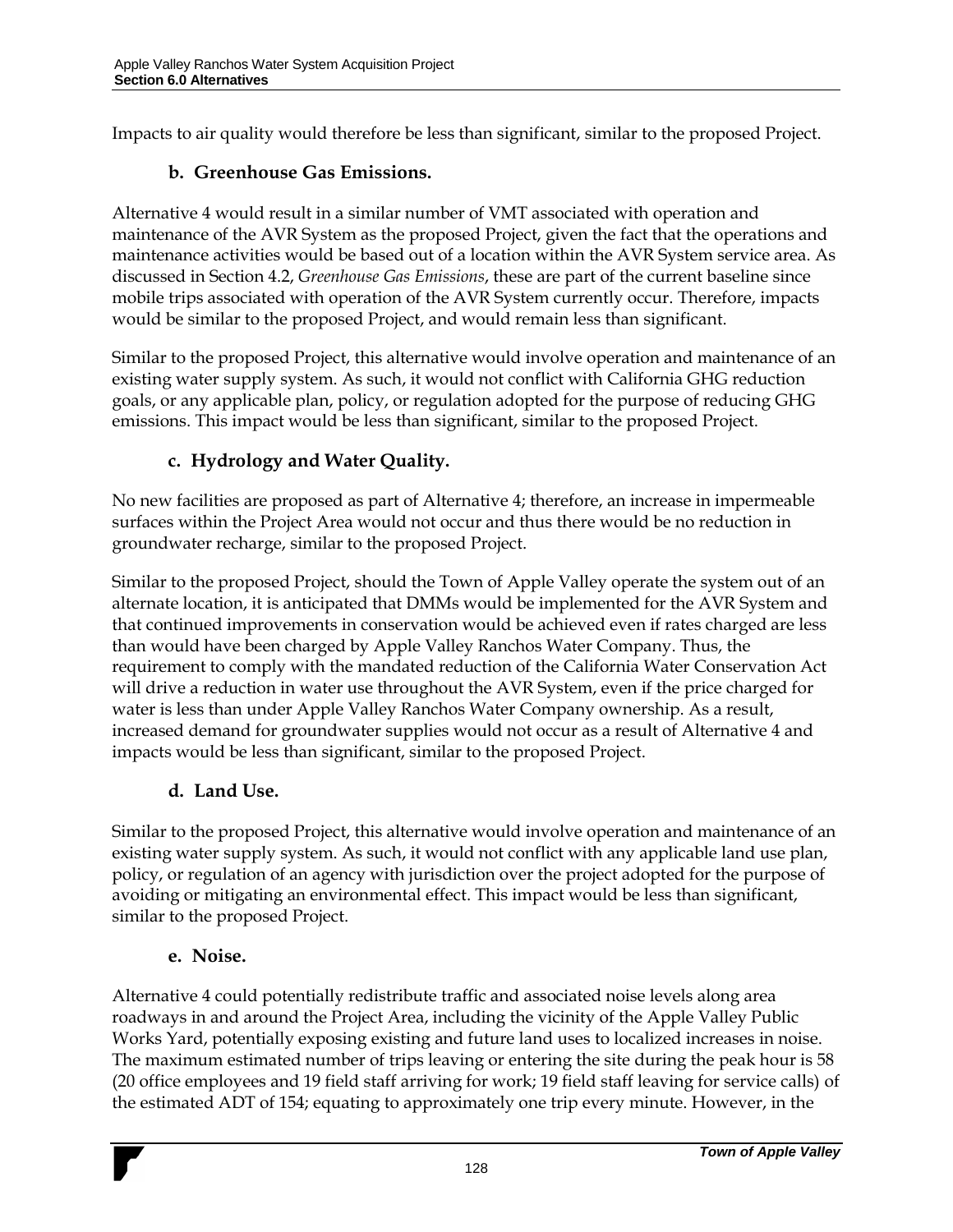case of the alternative, the number could be less given that some employees may travel directly to the existing AVR System O&M facility rather than to the Apple Valley Public Works Yard. In either case, given the minimal number of trips associated with operation of the system relative to the level of existing traffic along most roadways in the Project Area, increases in noise levels associated with Alternative 4 would not be noticeable, and would therefore not expose sensitive receptors to noise levels exceeding applicable standards in the Town of Apple Valley. Impacts would therefore be less than significant, similar to the proposed Project.

## **f. Transportation/Traffic.**

Implementation of Alternative 4 would redistribute existing trips associated with operation and maintenance of the AVR System along the local street network, due to the relocation of most operation and maintenance activities to the Apple Valley Public Works Yard. Given that these trips would remain within the AVR System service area, little to no increase in VMT is anticipated to occur. Conservatively assuming that all trips associated with operation of the system are in fact new, Alternative 4 would contribute no more than 58 trips at any one intersection in each of the peak hours, which equates to approximately one trip every minute. Similar to the proposed Project, this minor increase in trip volume along area roadways would not be anticipated to degrade LOS at any intersection. Impacts would therefore be less than significant, similar to proposed Project.

## **g. Utilities and Service Systems.**

Similar to the proposed Project, operation and maintenance of the system by the Town would not result in alterations to the service provided or the number of connections to the system. In addition, this alternative would not be expected to result in an increase in demand on the water supply as discussed above under *Hydrology and Water Quality*. Therefore, implementation of Alternative 4 would not result in a commensurate increase in demand for wastewater treatment or need for an increase in capacity of the stormwater conveyance. Impacts would therefore be less than significant, similar to the proposed Project.

## **6.5 ENVIRONMENTALLY SUPERIOR ALTERNATIVE**

This section evaluates the impact conclusions for the proposed Project and the four alternatives under consideration. It then identifies the environmentally superior alternative. In accordance with the *State CEQA Guidelines*, if the No Project Alternative is identified as the environmentally superior alternative, the alternative among the remaining scenarios that is environmentally superior must also be identified.

Table 6-1 shows whether each alternative's environmental impact is greater, lesser, or similar to the proposed Project for each issue area.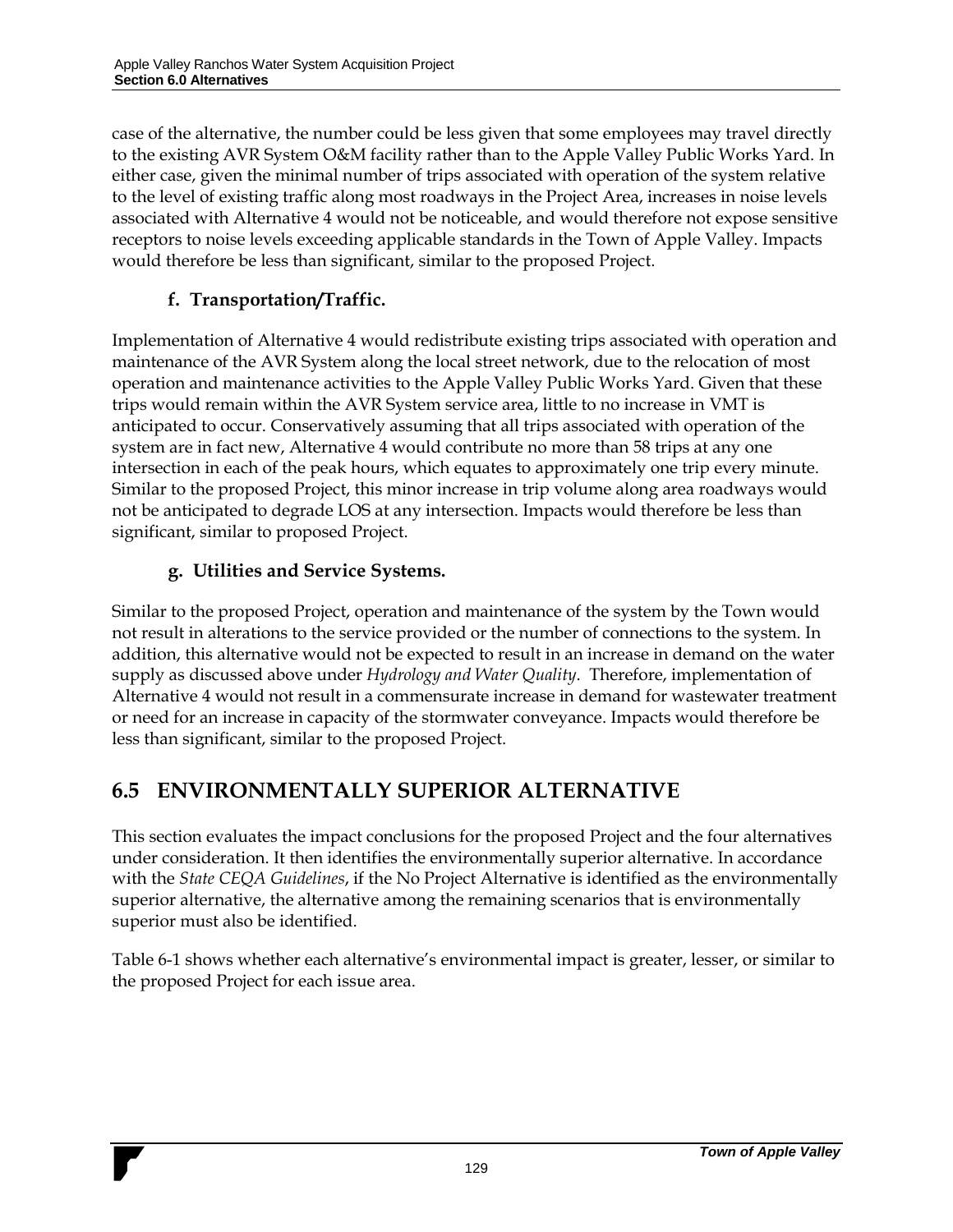| <b>Impact Category</b>             | No Project<br><b>Alternative</b> | Alt 2<br>(Victorville) | Alt <sub>3</sub><br>(Hesperia) | Alt 4<br>(Alt O&M) |
|------------------------------------|----------------------------------|------------------------|--------------------------------|--------------------|
| <b>Air Quality</b>                 | $=$                              |                        |                                |                    |
| <b>Greenhouse Gas Emissions</b>    | $=$                              |                        |                                | =                  |
| <b>Hydrology and Water Quality</b> | $=$                              | $=$                    | =                              | =                  |
| Land Use                           |                                  | $=$                    | =                              |                    |
| Noise                              | $=$                              | $\blacksquare$         |                                | =                  |
| Transportation/Traffic             | $=$                              | $=$                    | =                              | =                  |
| Utilities/Service Systems          |                                  | =                      |                                | =                  |

**Table 6-1 Comparison of Project Alternatives to Proposed Project**

*+ Superior to the proposed project*

*- Inferior to the proposed project*

*= Similar impact to the proposed project*

As described above and in Section 4.0, *Environmental Impact Analysis*, no significant impacts would result from implementation of the proposed Project or any of the alternatives considered. Generally, the proposed Project is environmentally preferable to any of the alternatives analyzed in this EIR. Based on the comparison provided in Table 6-1, there is no clearly Environmentally Superior Alternative to the proposed Project; however, of the alternatives considered, Alternative 4 is considered to be Environmentally Superior since it is similar in impact level to the proposed Project for all issue areas analyzed in the EIR.

The No Project alternative (Alternative 1) would be similar though slightly less preferable to the proposed Project as this alternative, while consistent with the current land use policy framework, would not provide some of the consistency benefits of the proposed Project. It also would not accomplish any of the objectives of the proposed Project, including: allowing the Town to independently own and operate a water system, providing greater local control over the system and the rate setting process, enhancing customer service and responsiveness, allowing the Town to pursue grant funding related to operation of a water system, ensuring better coordination amongst Town decisions involving land use, emergency services, policy, the location and need for capital improvements, and overall planning in the water context, enabling the Town to use reclaimed water for public facilities without duplicating service issues with Apple Valley Ranchos Water Company, or improving public transparency and accountability.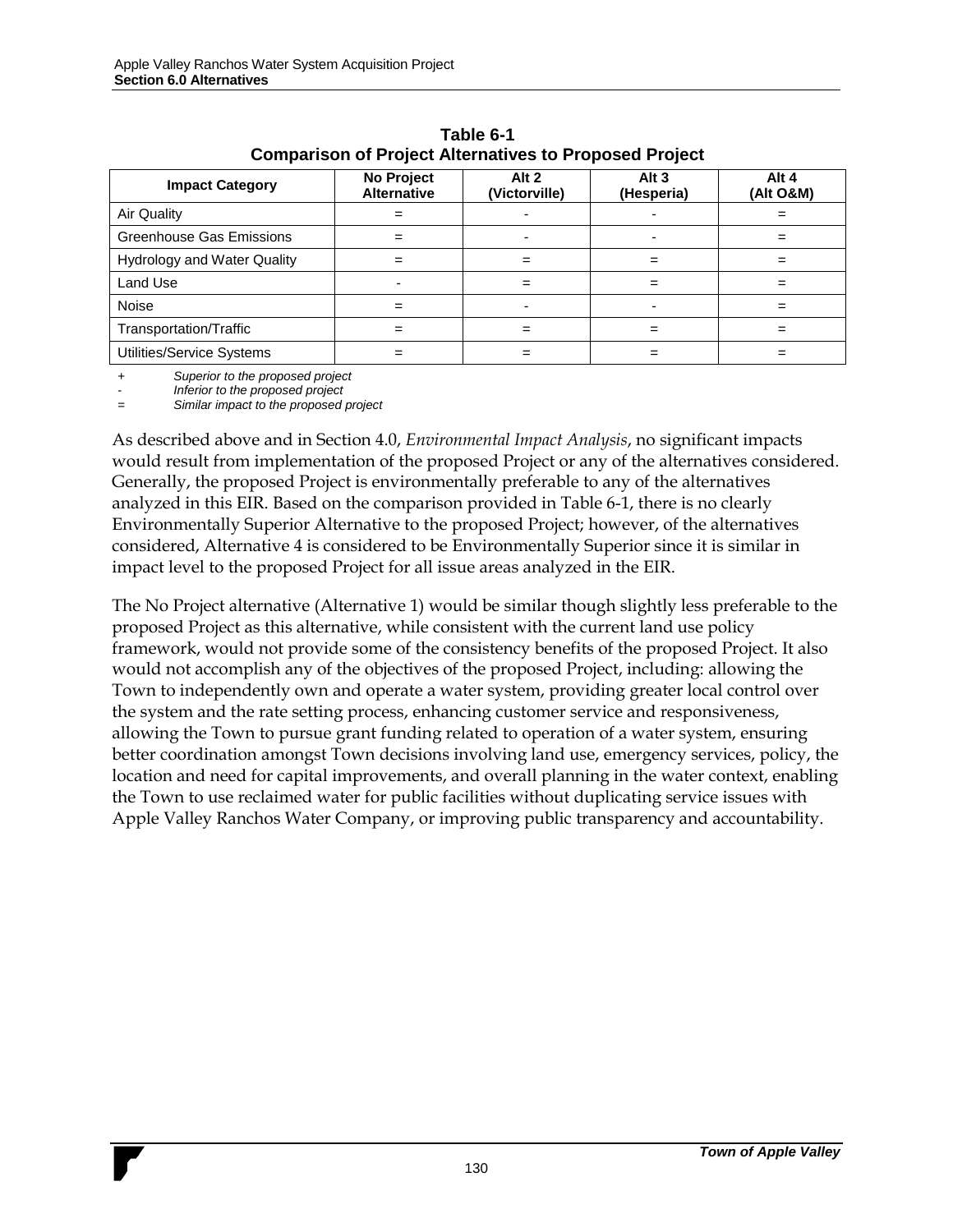# **7 REFERENCES AND PREPARERS**

## **7.1 SOURCES CITED**

Apple Valley Ranchos Water Company. 2015a. 2014 Annual Report of Apple Valley Ranchos Water Company to the Public Utilities Commission State of California for the Year Ended December 31, 2014.

\_\_\_\_\_. 2015b. Apple Valley Ranchos Water Company, About. Available at: http://www.avrwater.com/aboutDetail.php?recordID=1. Accessed on June 4, 2015.

\_\_\_\_\_. June 2011. Final 2010 Urban Water Management Plan. Available at: http://www.avrwater.com/pdf/AVRWC\_2010UWMP.

\_\_\_\_\_. 2010. 2009/2010 Apple Valley Ranchos Water Company Consumer Confidence Report & Annual Water Quality Report.

Apple Valley, Town of. 2013a. Climate Action Plan Update 2013.

\_\_\_\_\_. 2013b. Sewer System Master Plan Update – Town of Apple Valley, California. Available at: http://applevalley.org/Index.aspx?page=266.

\_\_\_\_\_. 2009a. 2009 General Plan.

\_\_\_\_\_. 2009b. Environmental Impact Report, Apple Valley General Plan and Annexations 2008- 001 & 2008-002.

\_\_\_\_\_.Code of Ordinances. Available at: https://www.municode.com/library/ca/apple\_valley/codes/code\_of\_ordinances.

\_\_\_\_\_.November 2008. Town of Apple Valley General Plan Circulation Element Traffic Study.

California Air Resources Board. State Area Designations Maps*.* 2015a. Available online at http://www.arb.ca.gov/desig/adm/adm.htm. Accessed June 8, 2015.

\_\_\_\_\_. 2015b. Ambient Air Quality Standards. Accessed at: http://www.arb.ca.gov/html/ds.htm. Accessed on: July 8, 2015.

\_\_\_\_\_. 2015c. Air Quality & Emissions, iADAM: Air Quality Data Statistics. Available at: http://www.arb.ca.gov/adam/topfour/topfour1.php. Accessed on: July 8, 2015.

\_\_\_\_\_. 2015d. Greenhouse Gas Inventory Data – 2000 to 2011. Available at: [http://www.arb.ca.gov/cc/inventory/data/data.htm.](http://www.arb.ca.gov/cc/inventory/data/data.htm) Accessed on September 11, 2015.

\_\_\_\_\_. 2015e. Greenhouse Gas Inventory Data – 2020 Emissions Forecast. Available at: http://www.arb.ca.gov/cc/inventory/data/forecast.htm. Accessed on September 11, 2015.

California Climate Change Center. 2006. Climate Scenarios for California. March 2006.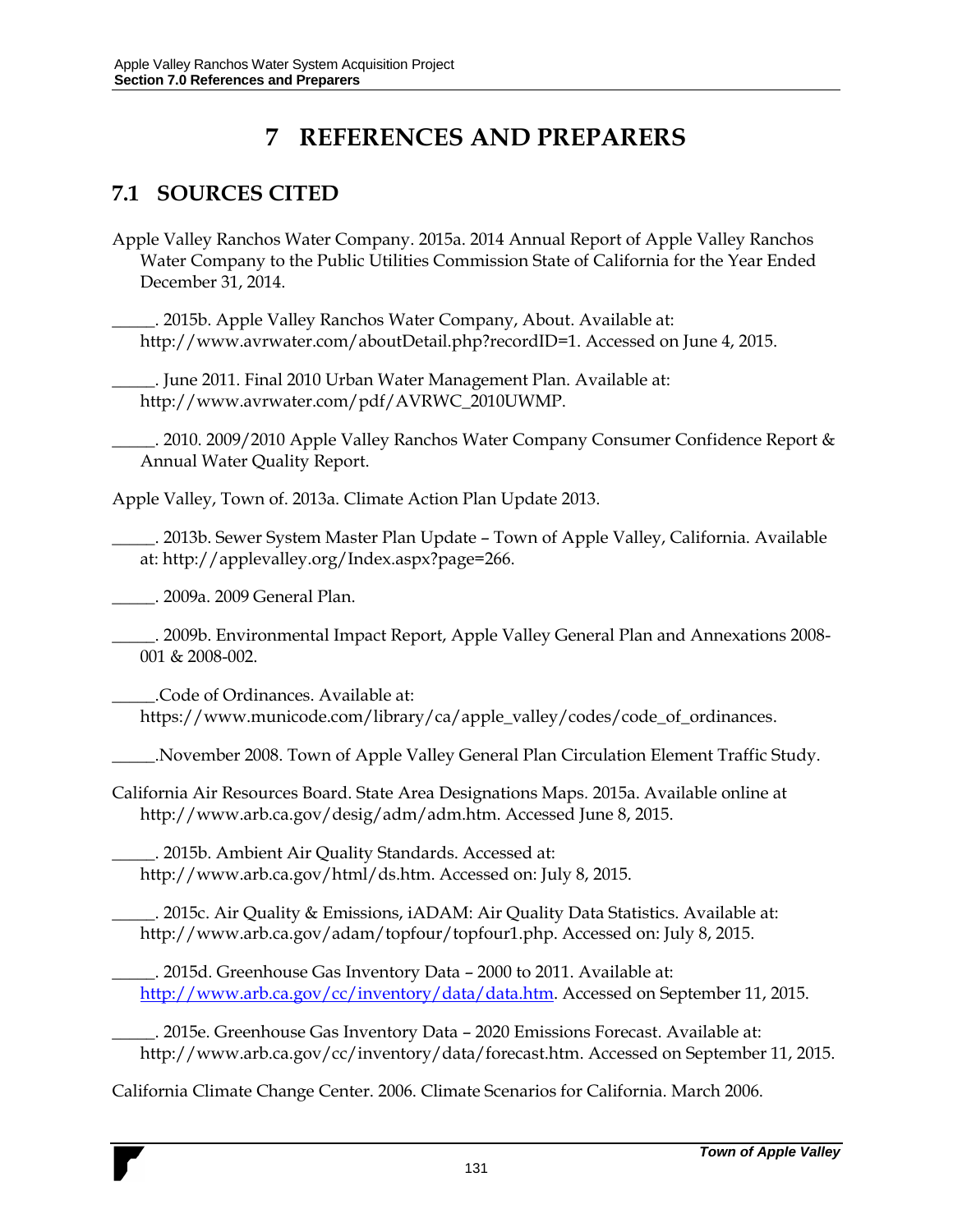\_\_\_\_\_. 2009. The Impacts of Sea-Level Rise on the California Coast. May 2009.

- California Department of Finance. 2015. E-1 Population Estimates for Cities, Counties and the State with Annual Percent Change — January 1, 2014 and 2015. Sacramento, California. Available at: http://www.dof.ca.gov/research/demographic/reports/estimates/e-1/view.php. Accessed on September 11, 2015.
- California Department of Water Resources (DWR). October 2008. Managing an Uncertain Future: Climate Change Adaption Strategies for California's Water. Available: http://www.water.ca.gov/climatechange/docs/ClimateChangeWhitePaper.pdf.

\_\_\_\_\_. 2004. California's Groundwater Bulletin 118: South Lahontan Hydrologic Region, Upper Mojave River Valley Groundwater Basin. Available at: http://www.water.ca.gov/pubs/groundwater/bulletin\_118/basindescriptions/6-42.pdf.

\_\_\_\_\_. 2003. California's Groundwater Bulletin 118: Groundwater Management in California, Chapter 2. Available at:

http://www.water.ca.gov/pubs/groundwater/bulletin\_118/california's\_groundwater\_\_bu lletin\_118\_-\_update\_2003\_/bulletin118-chapter2.pdf.

- California Energy Commission. December 2009. 2009 Integrated Energy Policy Report, Final Commission Report. CEC -100-2009-003-CMF. Available at: http://www.energy.ca.gov/2009publications/CEC-100-2009-003/CEC-100-2009-003- CMF.PDF.
- California Environmental Protection Agency (CalEPA). April 2010. *Climate Action Team Biennial Report*. Available at: http://www.energy.ca.gov/2010publications/CAT-1000-2010- 004/CAT-1000-2010-004.PDF.
	- \_\_\_\_\_. March 2006. *Climate Action Team Report to Governor Schwarzenegger and the Legislature*. Available at: http://climatechange.ca.gov/climate\_action\_team/reports/2006report/2006- 04-03\_FINAL\_CAT\_REPORT.PDF.
- California Natural Resources Agency. December 2009. *2009 California Climate Adaption Strategy.*  Available at: http://www.energy.ca.gov/2010publications/CNRA-1000-2010-010/CNRA-1000-2010-010.PDF.
- Federal Energy Regulatory Commission. 2006. Standardization of Small Generator Interconnection Agreements and Procedures (Docket No. RM02-12-000; Order No. 2006). Available at: http://www.ferc.gov/EventCalendar/Files/20050512110357-order2006.pdf.
- Kinnard, J., Chief Operator/Production Supervisor for the Apple Valley Ranchos Water Company. 2015. Valley Voices: Just the facts, Mr. Nassif. Daily Press. August 23, 2015. Available at: [http://www.vvdailypress.com/article/20150823/OPINION/150829909.](http://www.vvdailypress.com/article/20150823/OPINION/150829909)
- Mojave Desert Air Quality Management District (MDAQMD). August 2011. California Environmental Quality Act (CEQA) and Federal Conformity Guidelines.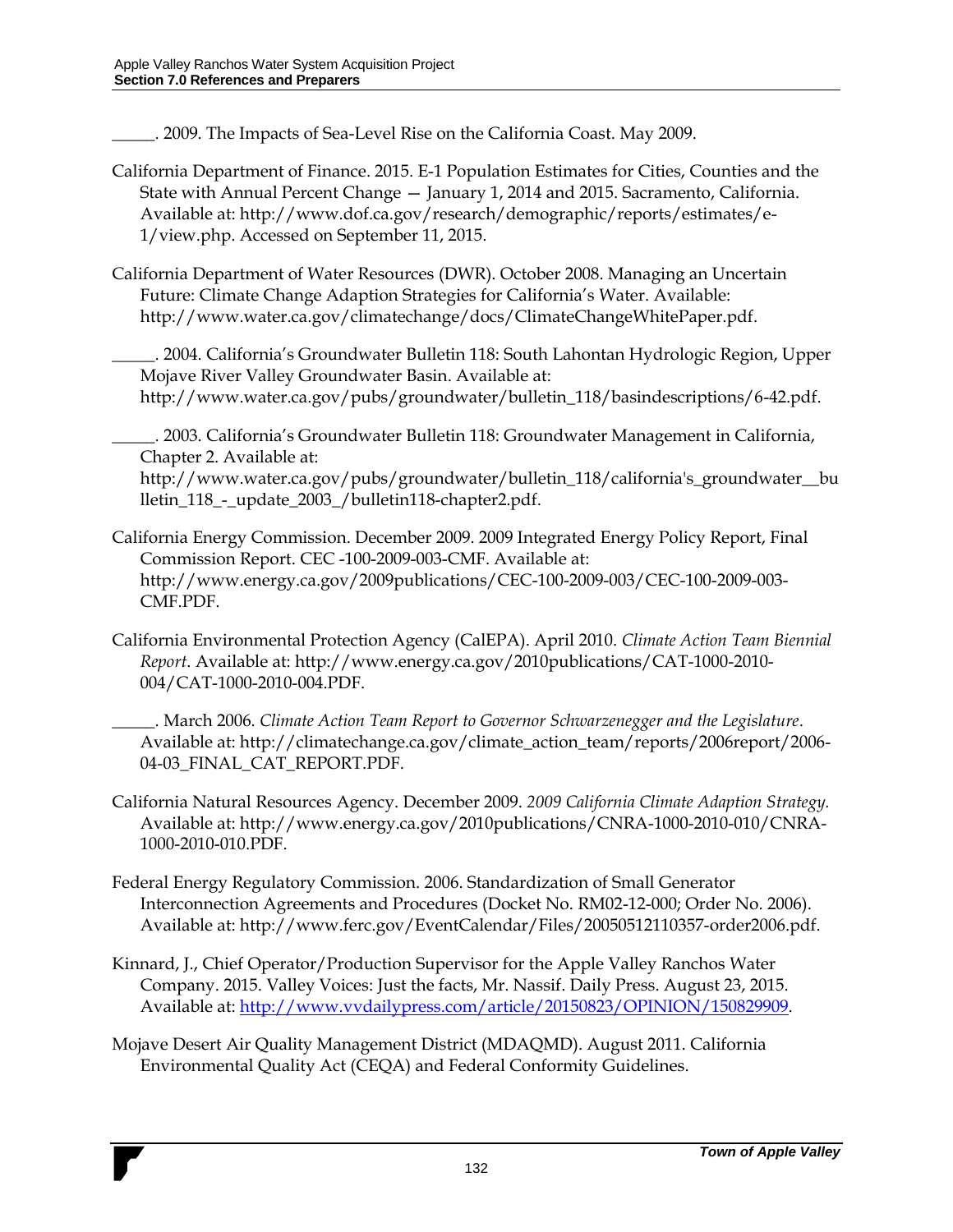- Mojave Water Agency (MWA). May 1, 2015. Twenty-first Annual Report of the Mojave Basin Area Watermaster, Water Year 2013-2014. Available at: http://www.mojavewater.org/files/21AR1314.pdf.
	- \_\_\_\_\_. June 2014. 2014 Mojave Region Integrated Regional Water Management Plan. Available at: http://www.mywaterplan.com/files/mojave\_irwm-plan\_final\_62614.pdf.
- National Oceanic & Atmospheric Administration (NOAA). September 2010. Annual Greenhouse Gas Index. Available at: [http://www.esrl.noaa.gov/gmd/aggi/.](http://www.esrl.noaa.gov/gmd/aggi/)
- Parmesan C. 2006. Ecological and Evolutionary Responses to Recent Climate Change. Annu. Rev. Ecol. Evol. Syst. 2006. 37:637–69
- Parmesan C, Galbraith H. 2004. Observed Ecological Impacts of Climate Change in the US. Arlington, VA: Pew Cent. Glob. Clim. Change
- Southern California Association of Governments. 2006. The State of the Region 2006 Measuring Regional Progress. Available at: http://www.scag.ca.gov/Documents/SOTR06\_FullReport\_lores.pdf.
- Sudarshan, Anant, and Sweeny, James. September 2008. Deconstructing the Rosenfeld Curve: Understanding California's Low Per Capita Electricity Consumption. Available at: http://www.usaee.org/usaee2008/submissions/OnlineProceedings/Sudarshan\_Sweeney. pdf.
- United States Department of Energy, Energy Information Administration. August 2010. Annual Energy Review 2009. Available at: http://www.eia.gov/aer/envir.html.
- United States Department of Transportation (U.S. DOT), Federal Highway Administration. December 2011. Highway Traffic Noise: Analysis and Abatement Guidance.
- United States Department of Transportation (U.S. DOT), Federal Railroad Administration. September 2012. High-Speed Ground Transportation, Noise and Vibration Impact Assessment, Final Report.
- United States Environmental Protection Agency (U.S. EPA). Overview of Greenhouse Gases. Available at: [http://epa.gov/climatechange/ghgemissions/gases/n2o.html.](http://epa.gov/climatechange/ghgemissions/gases/n2o.html) Accessed on: August 28, 2015.
	- \_\_\_\_\_. 2014. Climate Change Indicators in the United States, 2014. Available: <http://www.epa.gov/climatechange/pdfs/climateindicators-full-2014.pdf>
	- \_\_\_\_\_. April 2012. Inventory of U.S. Greenhouse Gas Emissions and Sinks: 1990-2010. U. S. EPA #430-R-11-005. Available at:

http://www.epa.gov/climatechange/emissions/usinventoryreport.html.

Whitcomb, John B. 2005. Florida Water Rates Evaluation of Single-Family Homes. Available at: http://www.swfwmd.state.fl.us/documents/reports/water\_rate\_report.pdf.